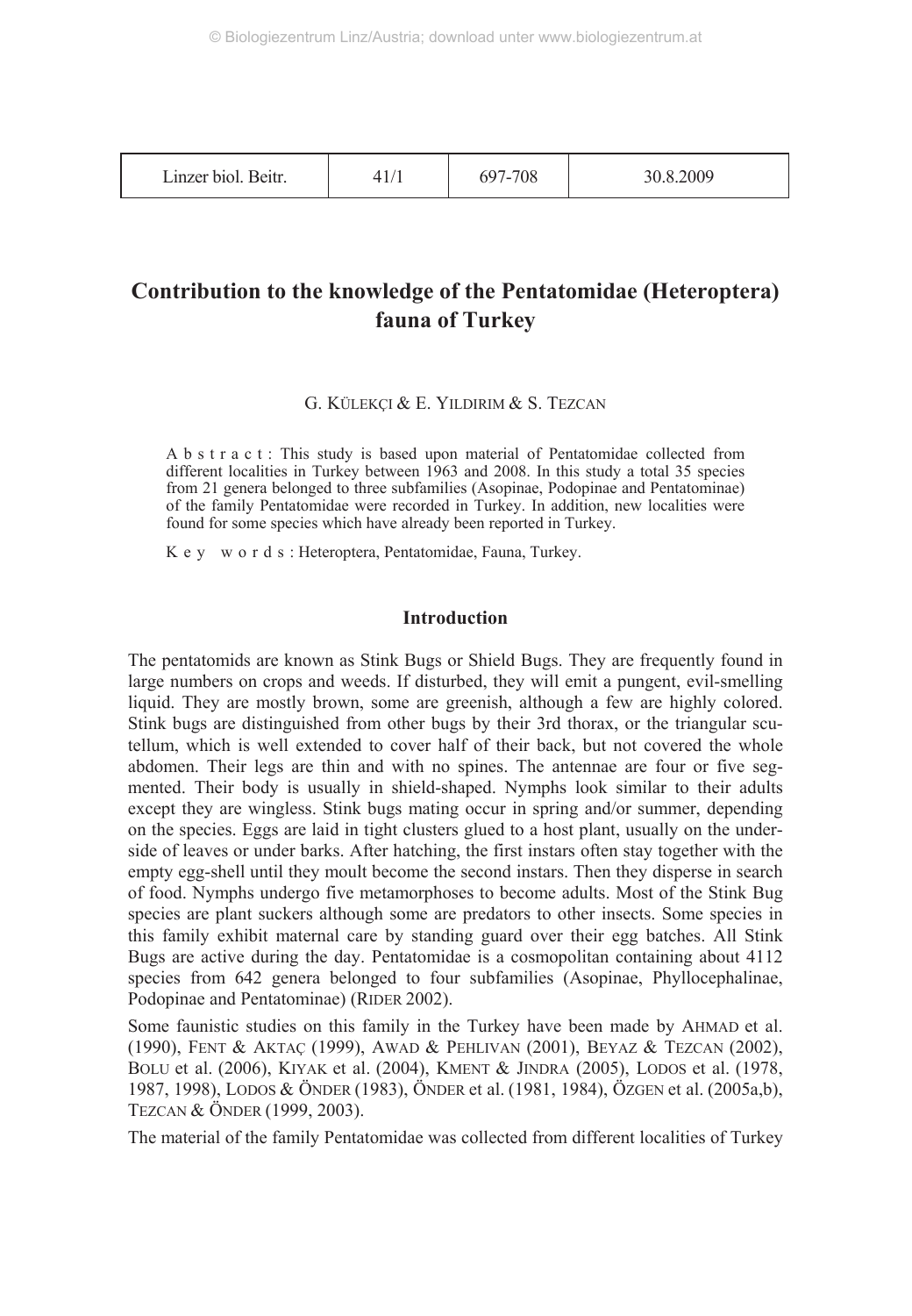in 1963-2008. Provinces of the collected specimens are given in alphabetical order in the following list. The material is deposited in the Entomology Museum, Erzurum, Turkey (EMET).

## **Result**

In this study, two species belonging to two genera from Asopinae, three species belonging to one genus from Podopinae and 28 species belonging to 18 genera from Pentatominae are recorded. As a result a total 35 species from 21 genera belonged to three subfamilies of the family of Pentatomidae were recorded in Turkey.

## **Family P e n t a t o m i d a e LEACH 1815**

## **Subfamily A s o p i n a e AMYOT & SERVILLE 1843**

## **Genus** *Picromerus* **AMYOT & SERVILLE 1843**

## *Picromerus brachypterus* **AHMAD & ÖNDER 1990**

M a t e r i a l e x a m i n e d : Bolu: Abant, 20.VII.1995,  $\circ$ ; İzmir: Seferihisar, 21.VIII.1998,  $\circ$ ; <u>Rize</u>: 8.VII.1990, φ, 10.VII.1990, φ, 26.VIII.1990, φ, δ, Anbarlık, 26.VIII.1990, 2φφ.

## **Genus** *Zicrona* **AMYOT & SERVILLE 1843**

## *Zicrona coerulea* **(LINNAEUS 1758)**

M a t e r i a l e x a m i n e d : Erzurum: University field, 1850 m, 30.V.1992,  $\varphi$ , 20.VI.2007,  $\varphi$ ,  $\beta$ , 24.VII.2007,  $\varphi$ ,  $\beta$ , 3.VIII.2007,  $\varphi$ , 9.VII.2008, 2 $\varphi$ , 21.VII.2008,  $\varphi$ , 23.VII.2008,  $3. VIII. 2008, 799, 4. VIII. 2008, 9, 6, 8. VIII. 2008, 899, 466, 498, 498, 1950, m,$ 11.VII.1990,  $\varphi$ , Tortum, Aksu, 2250 m, 14.VII.1996,  $\varphi$ , Tafta, 20.VI.1992,  $\varphi$ ; Iğdır: 10.VII.1980, 2, -, Aralık, Aşağı Çamurlu, 900 m, 24.VIII.1997, 5, 3--, Tuzluca, 24.VIII.1997, 3, 6--; Kars: Sarıkamış, Akkurt, 1650 m, 25.VIII.1997, -; Rize: Ovit, 2300 m, 29.VII.2000, -.

## **Subfamily Pentatominae STÅL 1864**

## **Tribe Aeliini STÅL 1872**

## **Genus** *Aelia* **FABRICIUS 1803**

## *Aelia acuminata* **(LINNAEUS 1758)**

Material examined: Erzurum: University field, 30.VII.1990,  $\Omega$ , Pasinler,1600 m, 19.VI.1996, ç, Şenkaya, 14.VII.1997, ç; <u>Kars</u>: Hanak, 18.IX.1996, δ; <u>Trabzon</u>: 8.VII.1990, δ,  $10.VII.1990, \, \circ.$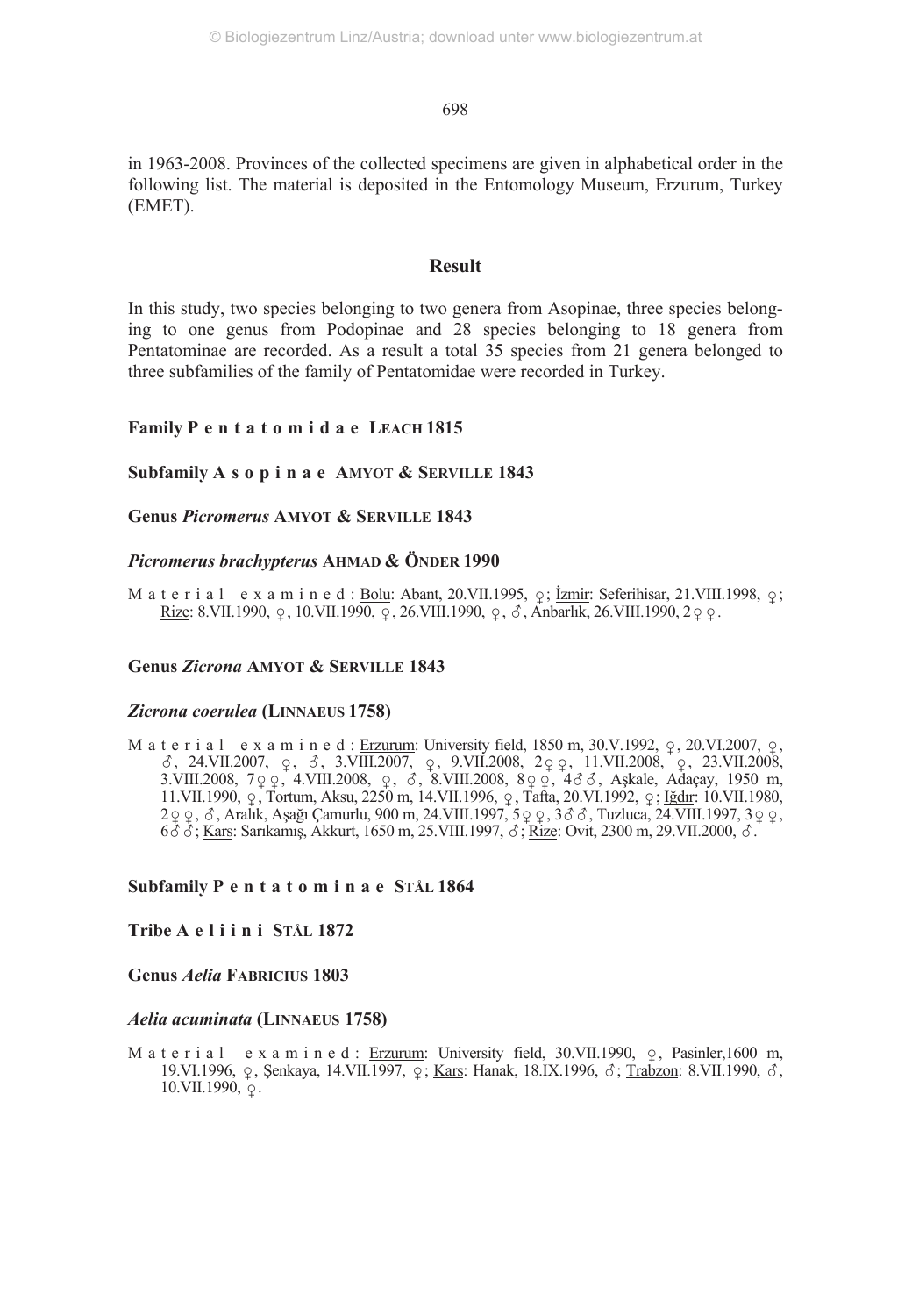#### *Aelia rostrata* **BOHEMAN 1852**

Material examined: <u>Adana</u>: Kozan, 28.VII.1984, 9; <u>Adıyaman</u>: 10.IX.1990, 8, Besni, 29.VIII.1993, Š., <u>Ankara</u>: Haymana, 21.VIII.1997, ç., 23.VIII.1997, ç., Kalecik, 30.VII.1990, ç., <sub>2</sub>,  $17.$ VIII.1990,  $\sigma$ ,  $23.$ VIII.1990,  $\sigma$ , Polatlı, 10,VIII.1990,  $\sigma$ , Şereflikoçhisar, 10.VIII.1983, 5 $\sigma$  $\sigma$ , 633, 15.VIII.1983, 8 q q , 233; <u>Antalya</u>: 1.VIII.1984, q ; <u>Elazığ</u>: 21.VII.1967, 2 q q , 233;<br>V Karakoçan, 14.IX.1963, ç; Erzurum: Palandöken, 2400 m, 1.VII.2007, ç, University field, 1850 m, 3.VI.1983,  $\varphi$ , 7.VI.2007,  $\varphi$ , 14.VI.2007,  $\varphi$ , 15.VI.2007, 2 $\sigma$ , 3, 22.VI.2007,  $\varphi$ ,  $\sigma$ , 23.VI.2007, 25 5, 26.VI.2008, 2 9 9, 27.VI.2007, 9, 5, 1.VII.2007, 9, 1.VII.2008, 2 9 9, 3.VII.2008, 3 9 9, 3.  $16.\text{VII}.2008, \varphi$ ,  $23.\text{VII}.2007, \varphi$ ,  $25\delta$ ,  $23.\text{VII}.2008, \varphi$ ,  $27.\text{VII}.2007, \varphi$ ,  $\delta$ ,  $31.\text{VII}.2007, \varphi$  $1. VIII. 2007, 9, 3. VIII. 2007, 9, 8. VIII. 1983, 9, 3, 100, 100, 19. VIII. 2007, 29.9, 100, 19.111, 2007, 29.10, 1000, 1000, 1000, 1000, 1000, 1000, 1000, 1000, 1000, 1000, 1000, 1000, 1000, 1000, 1000, 1000, 1000, 1000, 1000, 1000, 1$ Pasinler, Ağcalar, 1850 m, 22.VIII.2007, Q, 25.VIII.2007, Q, Oltu, 1750 m, 17.VI.1996, Q, Sütkans, 1500 m, 10.VII.1990,  $\varphi$ , Şenkaya, Hoş, 12.VI.1996,  $\varphi$ , Turnalı, 1750 m, 25.VII.1996,  $\varphi$ ;  $\frac{\text{Eskischir}}{20 \text{VII}}$ . 284, 3  $\varphi$ , 2  $\sigma$   $\sigma$ , 27. VII.1990,  $\varphi$ ;  $\frac{\text{Gaziantep}}{25 \text{VII}}$ . 16. VII.1993,  $\varphi$ , 18. VIII.1993,  $\delta$ ; <u>Iğdır</u>: 14.VI.1969,  $\delta$ , 25.V.1971,  $\varphi$ ; <u>İzmir</u>: Gümüldür, 15.IV.1976,  $\varphi$ ; <u>Kayseri</u>: Sarıoğlan,  $27. \text{VIII.}1997, 29. \text{°C}$ ,  $8 \text{°C}$ , Sarız, 5.IX.1990,  $\text{°C}$ ,  $\text{°C}$ ; <u>Kırşehir</u>: 15.VII.1993,  $\text{°C}$ ; <u>Konya</u>: University field, 13.VII.1997,  $\varphi$ , Beyşehir, Gökçimen, 3.VII.1997,  $\varphi$ , 21.VII.1997, 2 $\varphi$ ,  $\varphi$ , 21.VIII.1997,  $\varphi$ ,  $\vec{\phi}$ ; <u>Mardin</u>: 8.VIII.1973,  $\vec{\phi}$ , 15.VIII.1973, 2 $\varphi$ , 2 $\vec{\phi}$   $\vec{\phi}$ ; <u>Mersin</u>: Silifke, 14.VII.1997,  $\varphi$ ; Muğla: Marmaris, 5.VIII.1993, ç; Muş: 1.VI.1972, ç; Yozgat: Sorgun, 25.VIII.1990, ç.

#### **Genus** *Neottiglossa* **KIRBY 1837**

#### *Neottiglossa leporina* **(HERRICH-SCHÄFFER 1830)**

Material examined: Erzurum: Dumlu, 28.VII.1994,  $\varphi$ , Palandöken, 2400 m,  $1. VIII. 2007, 699, 200, 61, 1750$  m,  $28. VI. 1971, 9$ , Tortum, Arılı, 1600 m, 7.VIII.1996,  $\delta$ ; <u>Iğdır</u>: 25.VI.1971, 2♀♀, 3♂ ♂.

## **Tribe Carpocorini STÅL 1846**

## **Genus** *Carpocoris* **KOLENATI 1846**

#### *Carpocoris fuscispinus* **(BOHEMAN 1849)**

Material examined: <u>Adana</u>: Balcalı, 12.VI.1993,  $\varphi$ ; <u>Amasya</u>: 14.VII.1993,  $\varphi$ ; <u>Ankara</u>:  $\frac{1}{2}$ Şereflikoçhisar, 10.VIII.1983,  $\frac{1}{2}$ ; Ardahan: 20.VII.1973,  $\vec{\sigma}$ ; Bayburt: Kop Mountain, Şehitler  $\text{C}$ eșmesi, 2400 m, 21.VIII.2008,  $\varphi$ ; Erzincan: Tercan, 26.IX.1979,  $\varphi$ , 2 $\delta$ , $\delta$ ; Erzurum: Kargapazarı Mountain, 14.VIII. 1997, 2 ç ç, Palandöken, 2400 m, 1.VII.2007, 3, 13.VII.2007, c, 6. VIII.2007, c, 6. VII.2008, 3, 6. VII.2008, 3, 6. VII.2008, 3, 6. VII.2008, 3, 6. VII.2008, 3, 6. VII.2008, 3, 6. VII.2008, 3  $4. VIII.2008, 9, 9. VIII.2008, 29.9, 11. VIII.2008, 9, 16. VIII.2008, 9, 24. VIII.2007, 9, 24. VIII.2008, 24.0008, 25.00008, 26.00008, 27.00008, 28.00008, 29.00008, 20.00008, 21.00008, 22.00008, 24.00008, 26.00008, 27.00008, 28.00008, 29.00008,$  $4\frac{9}{5}$ , 25.VII.2007,  $\frac{9}{5}$ , 30.VII.2008,  $3\frac{9}{5}$ , 1.VIII.2008,  $\frac{9}{5}$ , 3.VIII.2008, 25  $\delta$ , 29.VIII.2007,  $\delta$ ,  $30.\text{VIII}.2007, \, \beta, \, 1.\text{IX}.2007, \, \varphi, \, 2 \beta \, \delta, \, 3.\text{IX}.2007, \, \varphi, \, 14.\text{IX}.2007, \, \varphi, \, \text{Horsan}, \, 11.\text{V}.1973, \, \delta, \, 11.\text{V}.1973, \, \beta, \, 11.\text{V}.1973, \, \beta, \, 11.\text{V}.1973, \, \beta, \, 11.\text{V}.1973, \, \beta, \, 11.\text{V}.1973, \, \beta, \$ Olur, Süngübayır, 1850 m, 15. VIII. 1990,  $\delta$ , Şenkaya, Düzmeşe, 23. V. 1977, 36  $\delta$ , Tortum, Arılı, 1600 m, 7.VIII.1996,  $\delta$ , Derekapı, 1400 m, 9.VI.1974,  $\varphi$ ; <u>Kars</u>: Digor, 13.VIII.1997,  $\varphi$ ; <u>Konya</u>: Beyşehir, Gökçimen, 12.VII.1997, *δ* ; <u>Muş</u>: 9.X.1972, ç .

#### *Carpocoris mediterraneus* **TAMANINI 1958**

Material examined: <u>Adana</u>: 30.VIII.1992,  $\varphi$ , 31.VIII.1992,  $\varphi$ , 1.IX.1992,  $\delta$ , Kozan,  $24.IX.1984, \varphi$ , Yumurtalık, 25.VII.1993,  $\varphi$ ; <u>Amasya</u>: Hacıköy, 26.VIII.1993, 2 $\sigma \sigma$ ; Antalya: 24.VI.1984, Q, 2.VII.1984, δ, 24.VII.1984, 2 Q q, 3 δ δ, 24.VIII.1984, δ, Gazipaşa, 16.VII.1996,  $\vec{\sigma}$ , Serik, 14.VI.1995,  $\sigma$ , 3.VIII.1984,  $\sigma$ , Topçam, 5.VII.1991,  $\sigma$ , 2 $\vec{\sigma}$ ; Artvin: 4.VII.1996,  $\vec{\sigma}$ ,  $5. \text{VII.}1996, \delta$ ; <u>Burdur</u>: Yarışlı, Yeşilova, 1.VII.1996,  $\delta$ , 2.VII.1996,  $\varphi$ , 2.VIII.1996,  $\varphi$ ,  $\delta$ ; <u>Bursa</u>: Ulubat Lake, 13.VIII.1984, δ, İnegöl, 10.VIII.1983, δ; <u>Erzurum</u>: İspir, Kan, 20.VIII.1997, <sub>♀</sub>,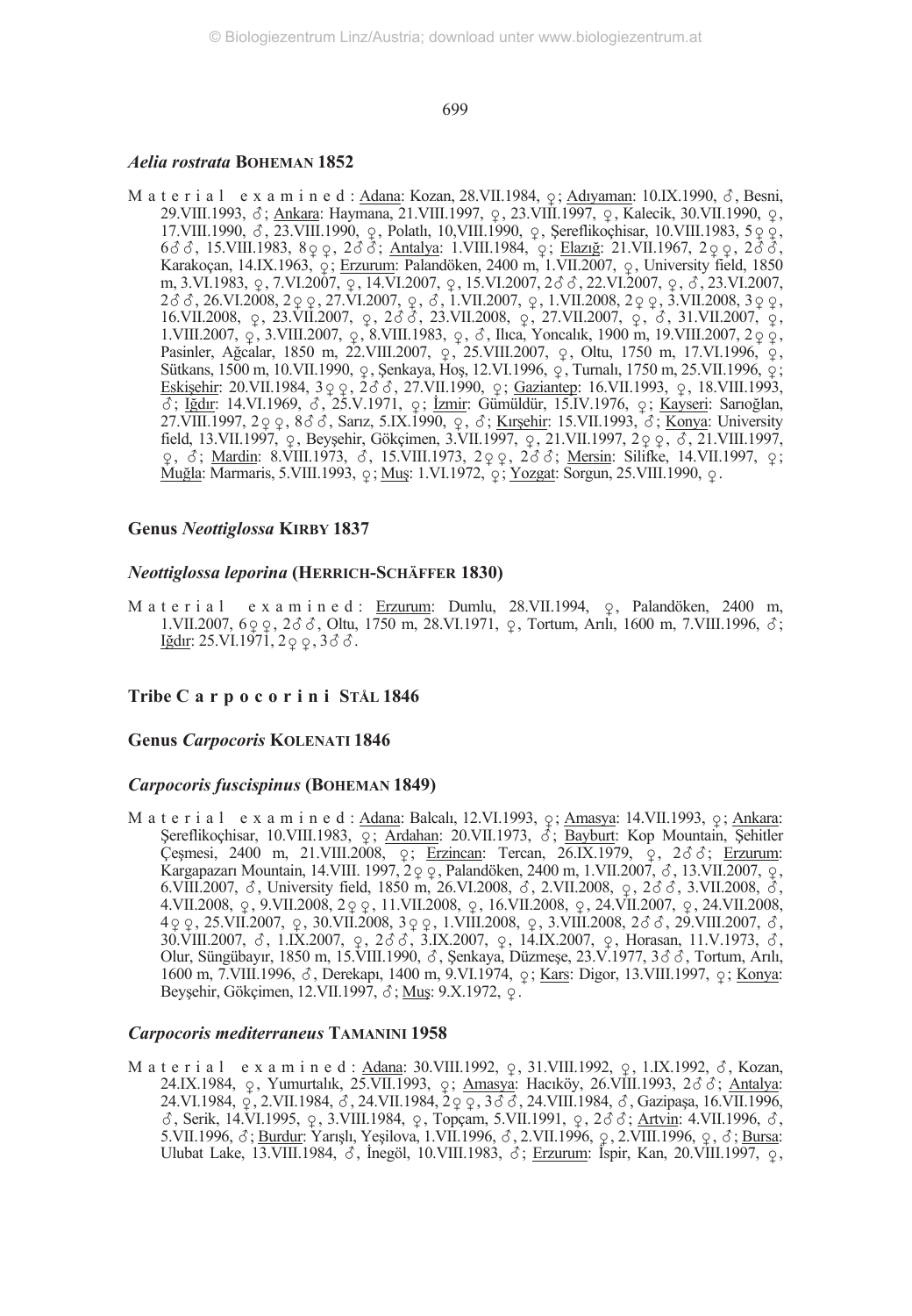Sütkans, 1500 m, 4.VI.1990, 9, 3, Olur, Süngübayır, 1850 m, 24.VII.996, 9, Şenkaya, Akşar, 1996, 23, 7  $1300 \text{ m}, 23. \text{VIII}.1997, 3 \text{ }\sigma\text{ } \text{ } \sigma$ , Turnalı, 1750 m, 3.VI.1989,  $\varphi$ , 28.VI.1991,  $\varphi$ , 25.VII.1996, 2 $\sigma \text{ } \sigma$ ,  $\mathbb{R}$ Tortum, 1600 m, 27.VII.1998, 2  $\varphi$  ,  $\vec{\sigma}$ ; <u>Gümüşhane</u>: Torul, 25.IX.1994,  $\vec{\sigma}$ ; <u>Hatay</u>: 21.VIII.1993,  $\varphi$ ,  $\vec{\sigma}$ ; Erzin, 8.VII.1995,  $\vec{\sigma}$ , İskenderun, Demen, 14.IX.1990, 2 $\vec{\sigma}$ ; <u>Isparta</u>: Eğirdir, 16.VII.1991,  $\delta$ , Ağıl, 16.VII.1991,  $\varphi$ ; <u>Istanbul</u>: Erenköy, 24.VII.1984,  $\delta$ , Kartal, 2.VIII.1984,  $\delta$ , Şile,  $2. VIII. 1984, 9$ ; <u>İzmir</u>: Bornova, 27.VII.1984,  $\delta$ , Kemalpaşa, 20.VIII.1984,  $\delta$ ; <u>Kahramanmaraş:</u> Başkonuş, 1650 m, 25.VIII.1999, ç; <u>Konya</u>: 9.VII.1995, *c*, Güneysınır, Gürağaç, 1017 m,  $6. \text{VI}.1999, \, \check{\sigma}, \, 21. \text{VI}.1999, \, \check{\sigma}, \, 22. \text{VI}.1999, \, \check{\sigma}, \, \frac{\text{Manisa:}}{10. \text{Meas}}$  14.VIII.1984,  $\varphi$ , Akhisar, 15.VIII.1984,  $2 \varphi \varphi$ ,  $\vec{\sigma}$ ; <u>Mersin</u>: 4.IX.1992,  $\vec{\sigma}$ , Aydıncık, 10 m, 27.VII.2005,  $\vec{\sigma}$ , Silifke, 14.VII.1997,  $\vec{\sigma}$ , 21.VII.1997,  $\varphi$ ; <u>Muğla</u>: 8.VIII.1983,  $\varphi$ , 11.VIII.1983,  $\varphi$ , 14.VIII.1983,  $\sigma$ , Datça, Kızlan,  $1. \text{VII}.1997, \ 683, \ 3. \text{VII}.1997, \ 3, \ 6. \text{VII}.1997, \ 3, \ 20. \text{VII}.1997, \ 233, \ \frac{\text{Mug}}{\text{S}}. 8. \text{VII}.1996, \ 9. \ \text{S}$ Osmaniye: Çiftmazı, 24.VI.1980, 2 ç ç, Kabayar, 16.VII.1997, 3; <u>Trabzon</u>: Beşikdüzü,  $15.\text{IX}.1994, \, \delta$ , 20.IX.1994,  $\varphi$ .

## *Carpocoris melanocerus* **MULSANT 1852**

Material examined:  $\frac{\text{Amasya}}{\text{Amasya}}$ : 26.VII.1993,  $\delta$ , Hacıköy, 26.VIII.1993,  $\varphi$ ;  $\frac{\text{Ankara}}{\text{amaxa}}$ 28.VII.1997, 3, 22.VIII.1995, 3, Kalecik, 12.VIII.1990, 3; <u>Antalya</u>: 24.VII.1984, <sub>9</sub>, 3.IX.1995,  $\vec{\phi}$ ; <u>Artvin</u>: 26.VII.1996,  $\varphi$ ; <u>Burdur</u>: Yarışlı, Yeşilova, 1.VIII.1996, 2 $\vec{\phi}$ , 2.VII.1996,  $\vec{\phi}$ ; Erzincan: Tercan, 26.IX.1979, 4 $\varphi$  ; Erzurum: University field, 1850 m, 26.VII.2007,  $\delta$ , 4.VIII.2007,  $\delta$ , Ispir, 1300 m, 20.VIII.1970,  $\varphi$ , Madenköprübaşı, 1100 m, 7.VII.1996,  $\varphi$ , 2 $\sigma$  $\zeta$ , Şenkaya, Allahüekber Mountain, 14.VII.1997,  $\varphi$ ,  $\vec{\sigma}$ , Akşar, 1300 m, 23.VIII.1997,  $\vec{\sigma}$ , 29.VIII.1997,  $\vec{\sigma}$ , Turnalı, 1750 m, 27.VII.1996, δ, 5.IX.1990, δ, Tortum, 1600 m, 27.VII.1998, 2δδ, Uzundere,  $\frac{\text{Selale}}{2000 \text{ m}}$ ,  $\frac{9.11996}{20000 \text{ m}}$ ,  $\frac{1}{2}$ ; <u>Hatay</u>: 21.VIII.1993,  $\delta$ ; <u>Iğdır</u>: Küllük, 24.VIII.1997,  $\Omega$ , Melekli, 28.VII.1997, 28 8, 24.VIII.1997, 8, Aralık, 2.VIII.1997, 8, 18.VII.1997, 9, 8, 19.VII.1997, 8;<br>V I<u>sparta</u>: Senirkent, 17.VII.1996, ổ; <u>Izmir</u>: Bornova, 27.VII.1984, 2ổổ; <u>Kars</u>: Kağızman, 9.VII.1980, *δ*; <u>Konya</u>: Beyşehir, Gökçimen, 3.VII.1997, *δ*, 26.VII.1997, *δ*, Güneysınır, Gürağaç, 1017 m, 18.VI.1999, *č*, 19.VII.1999, 2*č č*, 21.VII.1999, *č*; <u>Malatya</u>: Çığlık, 1150 m, 23.VII.2005, , -; Manisa: 14.VIII.1984, -; Muğla: 1.IX.1983, -; Muş: 16.VII.1996, -, Bağlar,  $15.$ VII.1996,  $\delta$ .

## *Carpocoris purpureipennis* **(DE GEER 1773)**

Material examined: Adana: Karaisalı, Kızıldağ, Akpınar, 1650 m, 22.VII.2007,  $\varphi$ ; Antalya: Gazipaşa, 16.VII.1996, ç, Topçam, 5.VII.1991,  $\delta$ ; Artvin: Yusufeli, 26.VII.1996, ç; Bitlis: 28.V.1985,  $\vec{\sigma}$ ; Burdur: Yarışlı, Yeşilova, 1.VIII.1996, 200; Bursa: 14.VII.1996,  $\vec{\sigma}$ , Karacabey, 3.VII.1984, *Q;* Erzincan: 9.VII.1990, *δ;* Erzurum: İspir, Madenköprübaşı, 1100 m, 17.VII.1992,  $\varphi$ , Oltu, 1750 m, 18.VI.1996,  $\varphi$ , Sütkans, 1500 m, 4.VI.1990,  $\varphi$ , 18.VI.1996,  $\varphi$ ,  $1. VIII. 1990, 9$ , Şenkaya, 29.VI.1989, 9, 14.VII.1997, 9, Düzmeşe, 23.V.1977, 59 9, 98 8, Turnalı, 1750 m, 25.VII.1996,  $\delta$ , Tortum, Arılı, 1600 m, 7.VIII.1996,  $\delta$ , Derekapı, 9.VI.1974,  $10\varphi \varphi$ ,  $4\varphi \varphi$ , Pehlivanlı, 1300 m, 12.VII.1992,  $\varphi$ ; <u>Hatay</u>: İskenderun, Demen, 14.IX.1990,  $\varphi$ ;  $\underline{\text{Iğdır: 25.VII}.1971}, \varphi, Küllük, 24.VIII.1997, 2 \varphi, 30.VIII.1997, 3, Melekli, 28.VII.1997, 3, 4.11997, 5.12997, 5.12997, 5.12997, 5.12997, 5.12997, 5.12997, 5.12997, 5.12997, 5.12997, 5.12997, 5.12997, 5.12997, 5.12997, 5.12997, 5.129$ 24.VIII.1997, ♀; <u>Kars</u>: Sarıkamış, 2050 m, 14.VIII.2008, ♀, ♂, Karakurt, 24.VI.1989, ♂; <u>Konya</u>: 9.VII.1995, 3 \times o Bozkır, 25.IX.1995, \times Güneysınır, Gürağaç, 1017 m, 21.VI.1999, & 22.VI.1999, 2 Q Q; <u>Mersin</u>: Tarsus, 3.VII.1993, Q, δ; <u>Muğla</u>: Datça, Kızlan, 6.VII.1997, Q; <u>Muş</u>: 10.VII.1996, <u>Q, 18.VIII.1996, Q, 9.IX.1972, 288; Osmaniye</u>: Kabayar, 15.VII.1997, Q; <u>Trabzon</u>: 18.VII.1990, ç; <u>Tunceli</u>: Pülümür, 18.V.1976, *δ*; <u>Yalova</u>: 14.VIII.1996, ç.

## **Genus** *Cnephosa* **JAKOVLEV 1880**

## *Cnephosa flavomarginata* **JAKOVLEV 1880**

M a t e r i a l e x a m i n e d : <u>Bitlis</u>: 28.VIII.1989, 400, 366; <u>Kars</u>: Sarıkamış, Karakurt, 24.VI.1989, ♀, 2♂ ♂.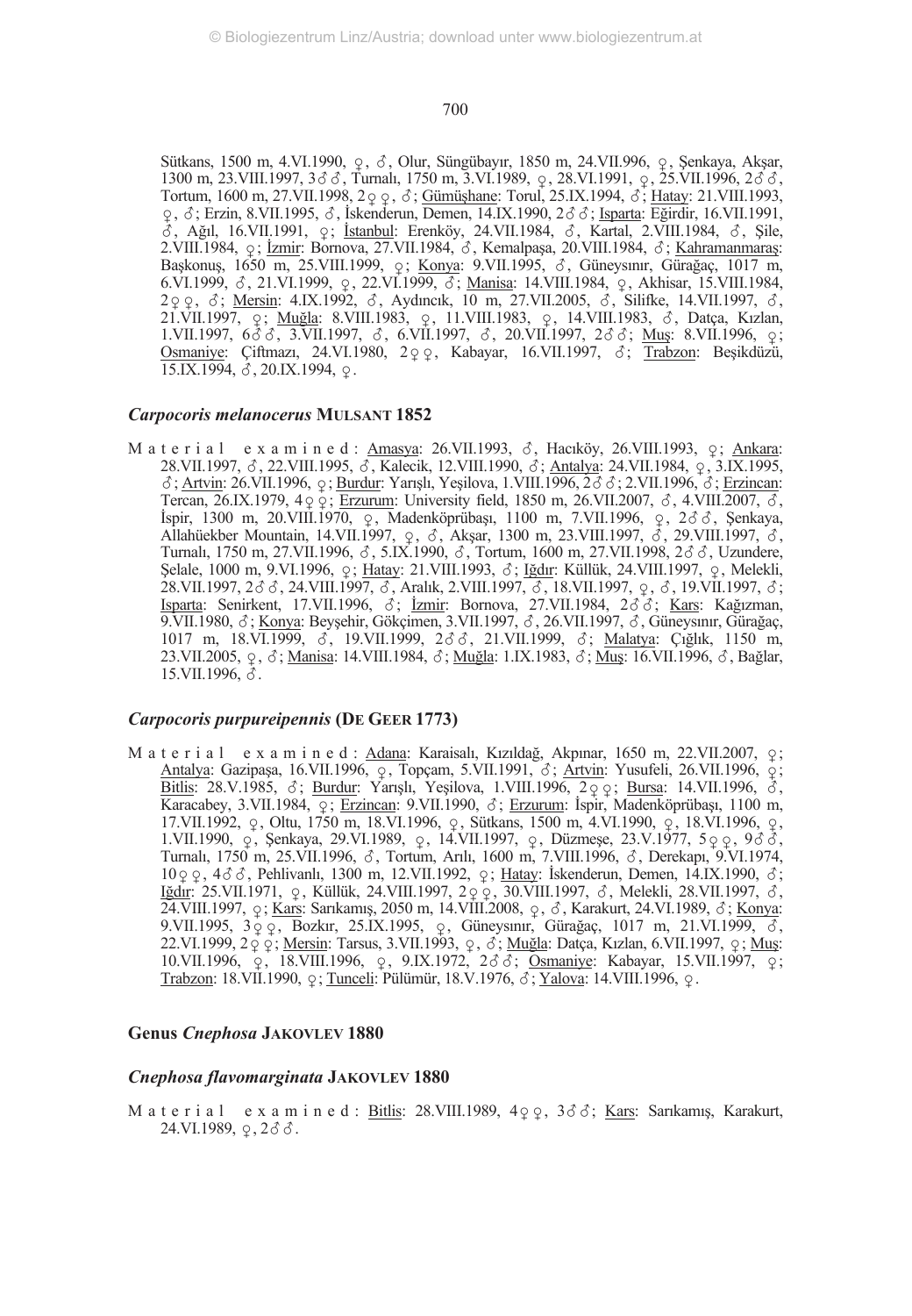## **Genus** *Codophila* **MULSANT & REY 1866**

#### *Codophila pusio* **(KOLENATI 1846)**

M a t e r i a l e x a m i n e d : Ankara: Polatlı, 10.VIII.1980,  $\varphi$ ; Erzincan: Tercan, 26.IX.1979,  $\varphi$ ; Erzurum: University field, 1850 m, 9.VII.2008,  $\delta$ , 20.VII.2007, 200, 21.VII.2007, 0, 21.VII.2007, 0, 21.VII.2007, 0, 21.VII.2007, 0, 21.VII.2007, 0, 21.VII.2007, 0, 21.VII.2009, 21.VII.2009, 21.VII.2009, 21.VII.2009, 21  $31. \text{VII}.2007, \, \varphi$ ,  $1. \text{VIII}.2008, \, \varphi$ ,  $14. \text{VIII}.2007, \, \varphi$ ,  $18. \text{VIII}.2008, \, \varphi$ ,  $20. \text{VIII}.2007, \, \varphi$ ,  $\Omega$  thu,  $1750$ m, 20.VII.1970, 4  $\varphi$   $\varphi$ ,  $\delta$ , 3.IX.1987,  $\delta$ , Pasinler, 1600 m, 25.VII.1983, 2  $\varphi$   $\varphi$ , 25.VII.1987,  $\delta$ , 25.VII.1987,  $\delta$ 26.VII.1980, ç, 29.VIII.1987, 2çç; <u>Kars</u>: Kağızman, 25.VII.1997, *δ*; <u>Konya</u>: University field,<br>14.WI-1987  $14.$ VII.1997,  $\circ$ .

#### *Codophila varia* **(FABRICIUS 1787)**

M a t e r i a l e x a m i n e d : Erzincan: Tercan, 26.IX.1979,  $\varphi$ ; Erzurum: University field, 9.IX.2007,  $\varphi$ , İspir, Madenköprübaşı, 1100 m, 7.VII.1996,  $\varphi$ ; <u>Hatay</u>: Demen, 14.VI.1990,  $\varphi$ ; <u>Konya</u>: Güneysınır, Gürağaç, 21.VI.1999,  $\varphi$ , 22.VI.1999, 2 $\varphi$ , <u>Mersin</u>: Silifke, 25.VII.1984,  $\varphi$ ; Muğla: Datça, Kızlan, 4.VII.1997, 8; <u>Muş</u>: 16.VII.1996, 8.

#### **Genus** *Dolycoris* **MULSANT & REY 1866**

#### *Dolycoris baccarum* **(LINNAEUS 1758)**

Material examined: <u>Adana</u>: 10.III.1969, δ, Karaisalı, Kızıldağ, Akpınar, 1650 m,  $22. VII. 2007, \varphi$ , Kozan, 13.VIII.1983,  $\varphi$ , Sarımazı, 10.III.1969,  $\varphi$ , Yumurtalık, 5.IV.1992,  $\sigma$ ; Adıyaman: Kahta, Nemrut Mountain, 1650 m, 2.VII.2008,  $\varphi$ ,  $2\vec{\sigma} \cdot \vec{\sigma}$ ; Ankara: Sereflikoçhisar,  $10. VIII.1983, \delta$ , 15.VIII.1983,  $\varphi$ ; Antalya: 15.VIII.1990,  $\varphi$ , Kumluca, 2.VII.1993,  $\delta$ , Serik,  $3. VIII.1984, \varphi$ , 11.VIII.1993,  $\varphi$ , 14.IX.1995,  $\varphi$ , Boztepe, 10.VIII.1992,  $\varphi$ ; Ardahan: 30.V.1973,  $\frac{1}{2}$ ; Artvin: Hopa, 9.IX.1994,  $\frac{1}{2}$ , Çamlıköy, 1.IX.1994,  $\frac{1}{2}$ ; Batman: 30.VI.1993,  $\delta$ ; Erzincan:  $9. \text{VII.1990, } 2 \varphi \varphi$ , Refahiye,  $8. \text{IX.1987, } \varphi$ , Tercan,  $29. \text{VI.1980, } \varphi$ ,  $26. \text{IX.1979, } \varphi$ , Üzümlü, 1.VII.1992,  $\varphi$ ; <u>Erzurum</u>: Akdağ, 25.VI.1980,  $\sigma$ , Köşk, 20.VI.1971,  $\varphi$ , Palandöken, 2400 m,  $25.\text{VII}.2007, \; \varphi, \; \text{University field}, \; 1850 \; \text{m}, \; 5.\text{VII}.2007, \; \varphi, \; 8.\text{VII}.2007, \; \varphi, \; 13.\text{VII}.2007, \; \varphi, \; 13.\text{VII}.2007, \; \varphi, \; 14.\text{VII}.2007, \; \varphi, \; 15.\text{VII}.2007, \; \varphi, \; 15.\text{VII}.2007, \; \varphi, \; 16.\text{VII}.2007, \; \varphi, \; 17$  $14.\text{VII}.2007, \quad \varphi, \quad 15.\text{VII}.2007, \quad \varphi, \quad 18.\text{VII}.1972, \quad \vec{\sigma}, \quad 20.\text{VII}.1971, \quad \vec{\sigma}, \quad 20.\text{VII}.2007, \quad 2\varphi \varphi,$ 28.VII.2007, Q, 4.VIII.2007, Q, 6.VIII.2008, Q, Aşkale, Çayköy, 1800 m, 28.VIII.2007, *δ*, İspir, Madenköprübaşı, 1100 m, 7.VII.1996, 9, 9, Narman, Beyler, 12.VI.1996, 9, 8, Oltu, 1750 m, 25.VI.1971, <u>9, 3.IX.1987,  $\sigma$ , Camlibel, 1700 m, 14.VII.1996, 2 q q , Sütkans, 1500 m, 1.IX.1990</u>, Pasinler, 1600 m, 13.VIII.1987, 13. p, 8  $\sigma$ , 8  $\sigma$ , 18.VIII.1987,  $\sigma$ , Senkaya, 3.VI.1989,  $\sigma$ ,  $14.\text{VII}.1997, \, \delta$ ,  $5.\text{IX}.1990, \, \delta$ , Düzmeşe,  $23.\text{V}.1977, \, 59.9, \, 43.6$ , Güzelyalı,  $22.\text{VII}.1993, \, \rho$ , Turnalı, 1750 m, 25.VI.1991, 2, 2, 3, 5.IX.1990, 3, Tortum, 25.VII.1972, 43 3, Arılı, 1600 m, 7.VIII.1996, ♀, ♂, Derekapı, 1400 m, 8.VI.1974, ♂, 9.VI.1974, 3♀ ♀, 9♂ ♂, Kireçlidağ, 2100 m,  $25 \text{ VI.1996}, \delta$ ; Gaziantep: 20.VIII.1993,  $\varphi$ ; Hatay: İskenderun, Demen, 14.IX.1990,  $\varphi$ ,  $\delta$ ;  $\varphi$ ;  $\underline{\text{İstanbul:}}$  Beykoz, 30.VII.1984,  $\varphi$ ; <u>Kars</u>: Kümbetli, 27.VII.1994,  $\delta$ , Sarıkamış, 2050 m, 14.VIII.2008, <sub>9</sub>, *δ*; <u>Kayseri</u>: Sarız, 7.VII.1990, <sub>9</sub>; <u>Konya</u>: Beyşehir, Gökçimen, 26.VII.1997,  $3\circ$   $9, 2\circ$   $\circ$ , Güneysınır, Gürağaç, 1017 m, 21.VI.1999,  $\circ$ , 23.VI.1999,  $\circ$ , 19.VII.1999, Mersin: Gülova, 20.VII.1990, <sub>Q</sub>, Silifke, 14.VII.1997, <sub>Q</sub>, Tarsus, 3.VII.1983, 4 q q, *δ*, 4.VII.1993, 2 q q, *δ*, 6.VII.1993, 3 q q, 7.VII.1993, q, <u>Muğla</u>: 14.VII.1996, q, 10.VIII.1983, q, 25.VIII.1983, q, 28.VIII.1983, ♀, Yatağan, 2.IX.1986, ♀, <u>Mus</u>: 21.VII.1971, ♀, 9.IX.1972, 3♀♀, 6.VII.1996, ♂, Osmaniye: 14.VII.1997,  $\varphi$ ; <u>Şanlıurfa</u>: Ceylanpınar, 400 m, 4.VII.1996, 2 $\varphi$   $\varphi$ , 3 $\delta$   $\delta$ ; Trabzon:  $11.$ VII.1990,  $\varphi$ , 10.VII.1993,  $\varphi$ , Beşikdüzü, 15.IX.1994,  $\delta$ .

#### **Genus** *Holcostethus* **FIEBER 1860**

#### *Holcostethus vernalis* **(WOLFF 1804)**

M a t e r i a l e x a m i n e d : <u>Adıyaman</u>: Kahta, Nemrut Mountain, 1650 m, 2.VII.2008, δ; Aydın: 20.VII.1992, δ; <u>Bayburt</u>: Aydıntepe, 1550 m, 21.VIII.2008, δ; <u>Bursa</u>: 1.VIII.1984, <sub>9</sub>;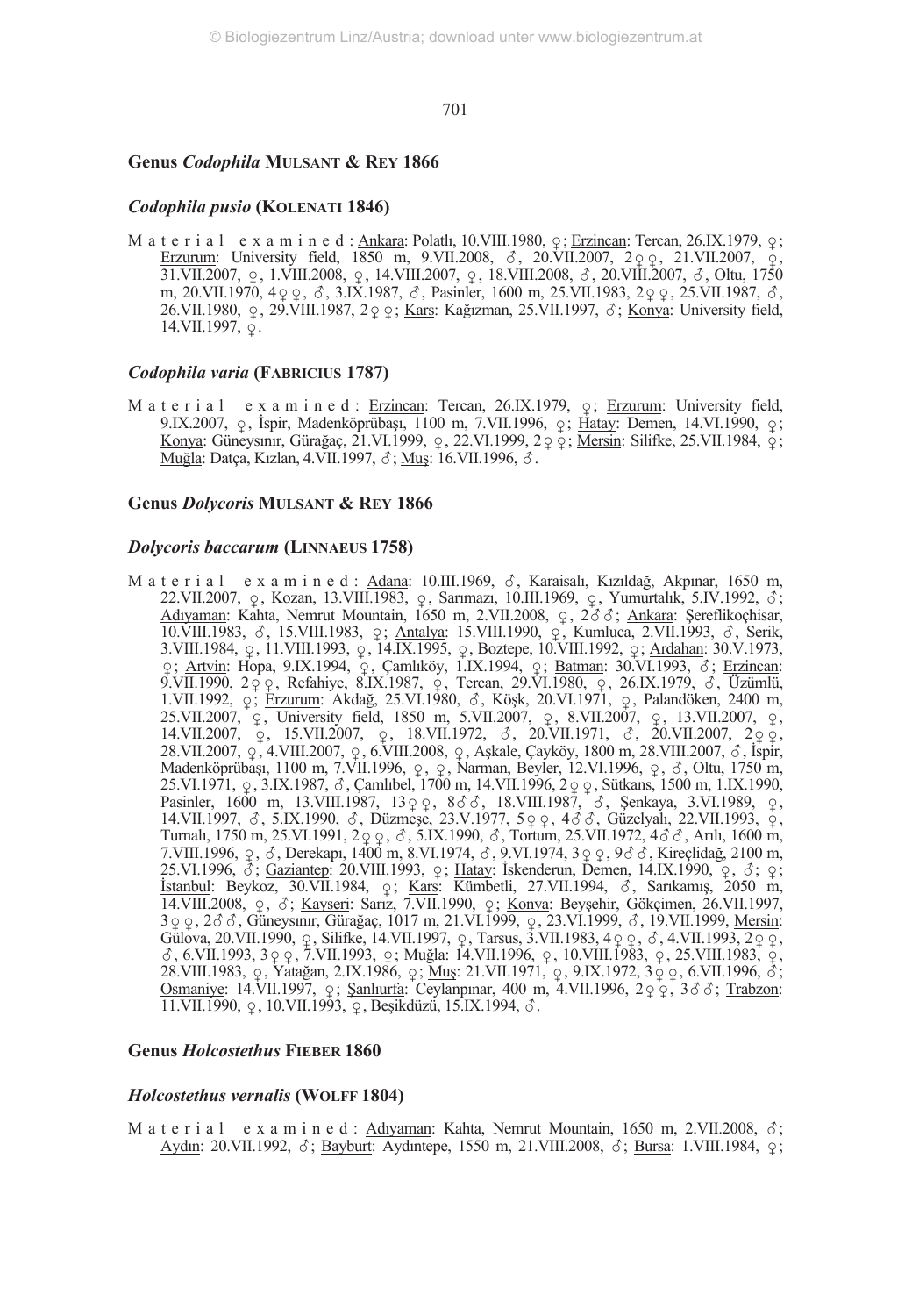Erzurum: Pasinler, 1600 m, 1.VIII.1986, 43 8, 13.VIII.1987,  $\varphi$ ; <u>Giresun</u>: 30.VII.1984,  $\varphi$ , 33 8; <u>İstanbul</u>: Beykoz, 30.VII.1984, *3*; <u>İzmir</u>: Kemaliye, 20.VIII.1979, ç, *3*; <u>Kars</u>: Kağızman,  $23.\overline{\text{VII}}.1991, \circ$ ; Ordu: Ünye, 18.VIII.1991,  $\circ$ .

## **Genus** *Palomena* **MULSANT & REY 1860**

#### *Palomena prasina* **(LINNAEUS 1761)**

M a t e r i a l e x a m i n e d : Erzurum: Palandöken,  $2400$  m,  $22$ , VII.2007,  $\circ$ , University field, 1850 m, 15.VI.2007, ç, δ, 23.VII.2008, ç, Tortum, Derekapı, 1400 m, 9.VI.1974, ç; <u>Iğdır</u>: 25.VII.1997, ♂.

## **Genus** *Rhombocoris* **MARY 1864**

#### *Rhombocoris regularis* **(HERRICH-SCHÄFFER 1851)**

M a t e r i a l e x a m i n e d : Bayburt: Kop Mountain, 2400 m, 28.VI.1990,  $\varphi$ ; Erzurum: Palandöken, 2500 m, 23. VII. 2007,  $\varphi$ .

## **Tribe Eurydemini DISTANT 1902**

#### **Genus** *Bagrada* **STÅL 1862**

## *Bagrada kaufmanni* **OSHANIN 1870**

Material examined: <u>Artvin</u>: Yusufeli, 6.VI.1991, δ; <u>Erzurum</u>: Olur, Coşkunlar, 1100 m,  $26. VI.1996, \varphi$ .

## **Genus** *Eurydema* **LAPORTE De CASTELNAU 1832**

## *Eurydema blandum* **HORVATH 1903**

Material examined: Ankara: 31.VII.1997,  $\varphi$ ; Artvin: Oruçlu, 16.VI.1973,  $\varphi$ ; Burdur:  $3. \text{VIII}.1993, 699, 6, 4. \text{VIII}.1993, 6; \underline{\text{Ezzurum}}$ : University field, 1850 m, 18.V.2007, 366, 14.VI.1974, Q, 14.VI.2007, 2Q Q, 15.VI.2007, Q, 26.VI.2007, Q, 26.VI.2008, δ, 30.VI.2007, δ, 1.VII.2008, 2 9 9, 2.VII.2008, 2 9 9, 7.VII.2008, 14 9 9, 14 3 3, 16.VII.2008, 9, 23.VII.2008, 4 Q Q , 4 3 6 , 24.VII.2007, 6 , 24.VII.2008, 6 , 3.VIII.2007, 6 , 8.VIII.2008, 2 Q Q , 18.VIII.2007,  $\varphi$ , 18.VIII.2008, 4 $\varphi$ ,  $\delta$ , İspir, Madenköprübaşı, 1100 m, 7.VII.1996, 2 $\varphi$   $\varphi$ , Oltu, 1750 m, 12.VI.1996,  $\delta$ , 25.VI.1971,  $\varphi$ , Senkaya, Düzmeşe, 23.V.1977,  $\varphi$ ,  $\delta$ , Hoş, 12.VI.1996,  $\varphi$ , Turnalı, 175 20.VIII.1993, Q; <u>İstanbul</u>: 20.VII.1971, Q, Beykoz, 30.VII.1984, Q, Kartal, 2.VIII.1984, δ; Konya: University field, 11.VII.1997,  $\varphi$ , 14.VII.1997,  $\varphi$ , Beyşehir, Gökçimen, 12.VII.1997,  $\varphi$ , Gürağaç, 10.VII.1998, &; <u>Manisa</u>: Saruhanlı, 14.VIII.1984, ç, &; <u>Mersin</u>: 17.IV.1963, ç; <u>Muğla</u>:  $12.VIII.1983, 2 \varphi, \varphi, \Im$  Datça, Kızlan,  $4 \varphi, 2 \varphi, \varphi$ .

## *Eurydema formosum* **(PUTON 1895)**

M a t e r i a  $l$  e x a m i n e d : Giresun: 29.VII.1994,  $\varphi$ .

#### *Eurydema laticolle* **HORVATH 1907**

M a t e r i a l e x a m i n e d : Mersin: Silifke, 26. VII. 1984,  $3 \circ \circ$ .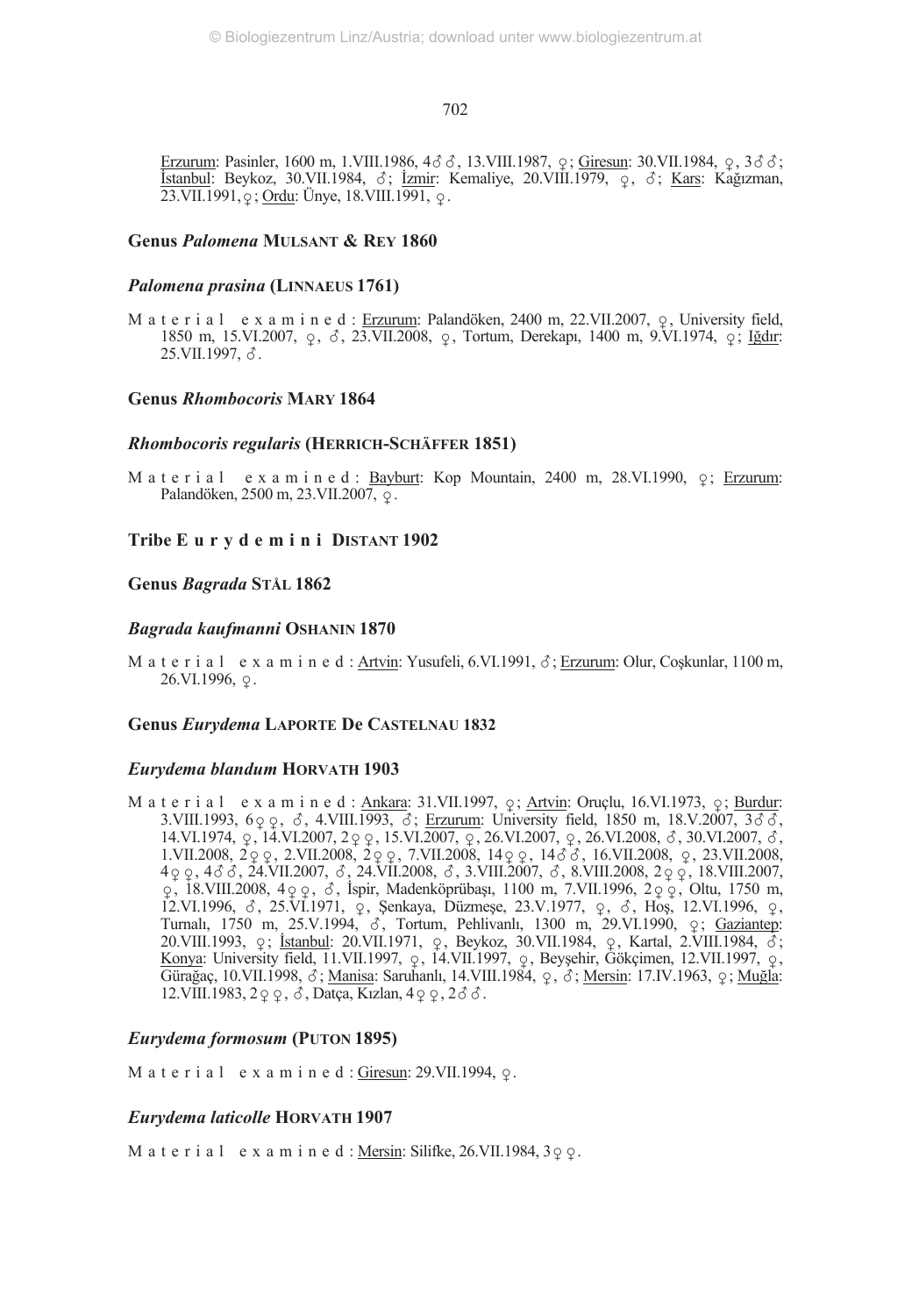#### *Eurydema oleraceum* **(LINNAEUS 1758)**

M a t e r i a l e x a m i n e d : Bayburt: Aydıntepe, 1550 m, 21.VIII.2008, 9; Erzurum: Palandöken, 2400 m, 1.VII.2007, 2 $\sigma$   $\sigma$ , University field, 1850 m, 4.VII.2008,  $\sigma$ , 8.VIII.2007, 23 c , Pasinler, Rabat, 2400m, 11.VII.1996, 9, Şenkaya, 14.VII.1997, 9, c , Turnalı, 1750 m, 25.VII.1996, δ, Tortum, Kireçlidağ, 2100 m, 25.VI.1996, ç; <u>Giresun</u>: 20.VII.1984, 8 ç ç, 5 δ δ;<br>*K* <u>Kars</u>: Sarıkamış, 2050 m, 14.VIII.2008, 2 ç ç , 2 c 5 ; <u>Trabzon</u>: Kadırga, 13.VIII.1993, ç .

#### *Eurydema ornatum* **(LINNAEUS 1758)**

Material examined: <u>Adana</u>: Karaisalı, Kızıldağ, Akpınar, 1650 m, 22.VII.2007, 2 $\varphi$ , Kozan, 25.VI.1984,  $\varphi$ ; <u>Adıyaman</u>: Hasancık, 650 m, 3.VII.2008,  $\varphi$ ; <u>Amasya</u>: 6.VIII.1983,  $\varphi$ ; Kozan, 25.VI.1984, ç; <u>Adıyaman</u>: Hasancık, 650 m, 3.VII.2008, ç; <u>Amasya</u>: 6.VIII.1983, ç; Antara: 28.VII.1997, *3*; Antalya: 1.VIII.1984, *q*; Antalya: 1.VIII.1997, *3.*<br>Ankara: 28.VII.1997, *3*; Antalya: 1.VIII.1984, *3*  $\underline{Burdur}$ : 3.VIII.1993, 3, 4.VIII.1993, 40 0, 33 3, 5.VIII.1993, 20 0, 6.VIII.1993, 0, 33 3, 9.VIII.1983,  $\varphi$ , 9.VIII.1993,  $\varphi$ ,  $\vec{\sigma}$ , 10.VIII.1993, 3 $\varphi$ , 12.VIII.1993,  $\varphi$ ; <u>Elazığ</u>: Içme, 900 m, 23.VI.2005,  $\vec{\sigma}$ ; <u>Erzincan</u>: 9.VII.1990,  $\varphi$ ; <u>Erzurum</u>: University field, 1850 m, 28.VI.2007,  $\vec{\sigma$  $9. \text{VII}.2007, \, \varphi, \, 23. \text{VII}.2008, \, 2\varphi, \, 4\vec{\sigma} \cdot \vec{\sigma}, \, 24. \text{VII}.2008, \, \varphi, \, \vec{\sigma}, \, 30. \text{VII}.2008, \, 28\varphi, \, 15\vec{\sigma} \cdot \vec{\sigma}, \, 24. \text{VII}.2008, \, 26. \text{VII}.2008, \, 28. \text{VII}.2008, \, 29. \text{VII}.2008, \, 29. \text{VII}.2008, \,$  $31.\text{VII}.2007, \, \varphi$ ,  $1.\text{VIII}.2008, \, 7\varphi \varphi$ ,  $9\delta$ ,  $\delta$ ,  $3.\text{VIII}.2008, \, 9\varphi \varphi$ ,  $12\delta$ ,  $\delta$ ,  $4.\text{VIII}.2008, \, 3\varphi \varphi$ ,  $\delta$ ,  $8. VIII. 2008, 1699, 560, 18. VIII. 2008, 799, 1000, 201, 9, 14. IX. 2007, 6, 4.18.$  $\frac{1000 \text{ m}}{2400 \text{ m}}$ , 29.VIII.2007,  $\varphi$ , Ispir, 1300 m, 30.VII.1990,  $2 \varphi$ ,  $\varphi$ ,  $\phi$ , Madenköprübaşı, 1100 m, 7.VII.1996, ç, Oltu, 1750 m, 10.VII.1985,  $\delta$ , Şenkaya, Akşar, 1300 m, 23.VIII.1997, ç, Düzmeşe, 23.V.1977,  $\delta$ , Sarıkayalar, 21.VIII.1997, ç, <u>Gaziantep</u>: 8.VIII.1993, <sub>Q</sub>, 20.VIII.1993,  $\frac{1}{2}$ ; Giresun: 19.VII.1984, 2  $\frac{1}{2}$   $\frac{2}{3}$ ,  $\frac{3}{2}$ , 20.VII.1984,  $\frac{2}{3}$ ,  $\frac{3}{2}$ ; Gümüşhane: Torul, 9.VIII.1994,  $\frac{1}{2}$ ; <u>Iğdır</u>:  $25. \text{VI}.1971, \, \varphi$ , Küllük, 22.VIII.1991,  $\varphi$ , 24.VIII.1997,  $\varphi$ ,  $\vec{\sigma}$ ; <u>Istanbul</u>: Beykoz, 30.VII.1984,  $\varphi$ ,  $\text{Camlica, } 22.\text{VII.1984, } \varphi, 3\delta\delta; \text{ Konya: University field, 13.\text{VII.1997, } 2\delta\delta; \text{ Güneysnur, } 2\delta\delta$ Gürağaç, 1017 m, 10.VII.1998, 9, 19.VII.1999, 9; <u>Manisa</u>: Saruhanlı, 14.VIII.1984, 399;<br>Manisa ile elektrik bir alan 1997, 2007, 2007, 2007, 2007, 2007, 2007, 2007, 2007, 2007, 2007, 2007, 2007, 20 Mersin: Aydıncık, 6.VIII.2006, o. Silifke, 21.VII.1997, 2o. o. 26.VII.1984, 3; Muğla: Datça, Kızlan, 4.VII.1997,  $\varphi$ ,  $\vec{\sigma}$ , 6.VII.1997, 2 $\varphi$   $\varphi$ ; Trabzon: 9.VII.1990,  $\varphi$ , 11.VII.1990, 3 $\varphi$  $\varphi$ , 12.VII.1990,  $\varphi$ , 20.VII.1990,  $\varphi$ , 24.VII.1990,  $\varphi$ ; <u>Yozgat</u>: Boğazlıyan, 23.VII.1994,  $\varphi$ .

#### *Eurydema ventrale* **KOLENATI 1846**

Material examined:  $\frac{\text{Adam}}{\text{Adam}}$ : Yumurtalık, 22.VII.1993,  $\varphi$ ,  $\delta$ , 3.VIII.1993,  $\varphi$  $9. \text{VIII.1993}, \quad Q; \text{ Antalya: } 24. \text{VII.1984}, \quad 39. \text{°C}, \quad 27. \text{VII.1994}, \quad \delta, \quad 2. \text{VIII.1984}, \quad 69. \text{°C}, \quad 20. \text{°C}, \quad 20. \text{°C}$ 2.VIII.1997, *δ*, Serik, 17.VII.1993, *φ*, 17.VIII.1993, *φ*; <u>Erzurum</u>: University field, 1850 m,<br>30.V.2007, *δ*, 10.VI.2007, *φ*, 14.VI.2007, *φ*, 2*δ* δ, 26.VI.2008, *φ*, *δ*, 2.VII.2008, 2*δ* δ, 4.VII.2008, , 2--, 7.VII.2008, , 7--, 23.VII.2008, , -, 4.VIII.2008, , 8.VIII.2008, ,  $18.\text{VIII}.2007, 299, 300, \text{Narman}, 1600 \text{ m}, 5.\text{VII}.1980, 6, \text{Oltu}, 1750 \text{ m}, 25.\text{VI}.1971, 9,$ Şenkaya, Düzmeşe, 23.V.1977, ç, *δ*, Turnalı, 1750 m, 29.VI.1989, ç, Tortum, 1600 m, 9.VI.1996,  $\varphi$ , Kireçlidağı, 2100 m, 25.VI.1996,  $\varphi$ , Pehlivanlı, 1300 m, 29.VI.1990, 2 $\varphi$ , <u>İstanbul</u>: Erenköy, 14.VII.1984, ç; <u>İzmir</u>: Bergama, 9.VIII.1984, δ, Çınarlı, 12.VIII.1984, ç; <u>Mersin</u>: Silifke, 20.VIII.1987, 3 φ φ, 2δ δ; <u>Trabzon</u>: 18.VII.1990, φ.

#### **Tribe Eysarcorini MULSANT & REY 1866**

#### **Genus** *Eysarcoris* **HAHN 1834**

#### *Eysarcoris inconspicuus* **(HERRICH-SCHÄFFER 1844)**

Material examined: <u>Adana</u>: 19.VIII.1992, 9, 288, Akçam, 7.IX.1993, 9, 10.IX.1993, Q, 13.IX.1993, Q, 20.IX.1993,  $\sigma$ , Karataş, 18.VII.1984, 2 $\sigma$  $\sigma$ , Kozan, 28.VII.1984,  $\varphi$ , 25.IX.1984, 3 $\varphi$ ,  $\delta$ , Ankara: Çiftlik, 15.VIII.1994,  $\varphi$ ; Antalya: 1.VIII.1984,  $\varphi$ ; Bursa: Orhangazi, 30.VII.1984, 9, 22.VIII.1984, 9; Erzurum: University field, 1850 m, 25.IX.2007, 3, İspir, Kan, 20.VIII.1990, <sub>9</sub>, Oltu, 10.VII.1985, 9, 30.VII.1987, *δ*, Gaziantep: 9.VII.1993, 9, <u>Hatay</u>: 21.VIII.1993, *δ*; <u>İstanbul</u>: Beykoz, 30.VII.1984, ♀, Kartal, 2.VIII.1984, 2♀♀; <u>İzmir</u>: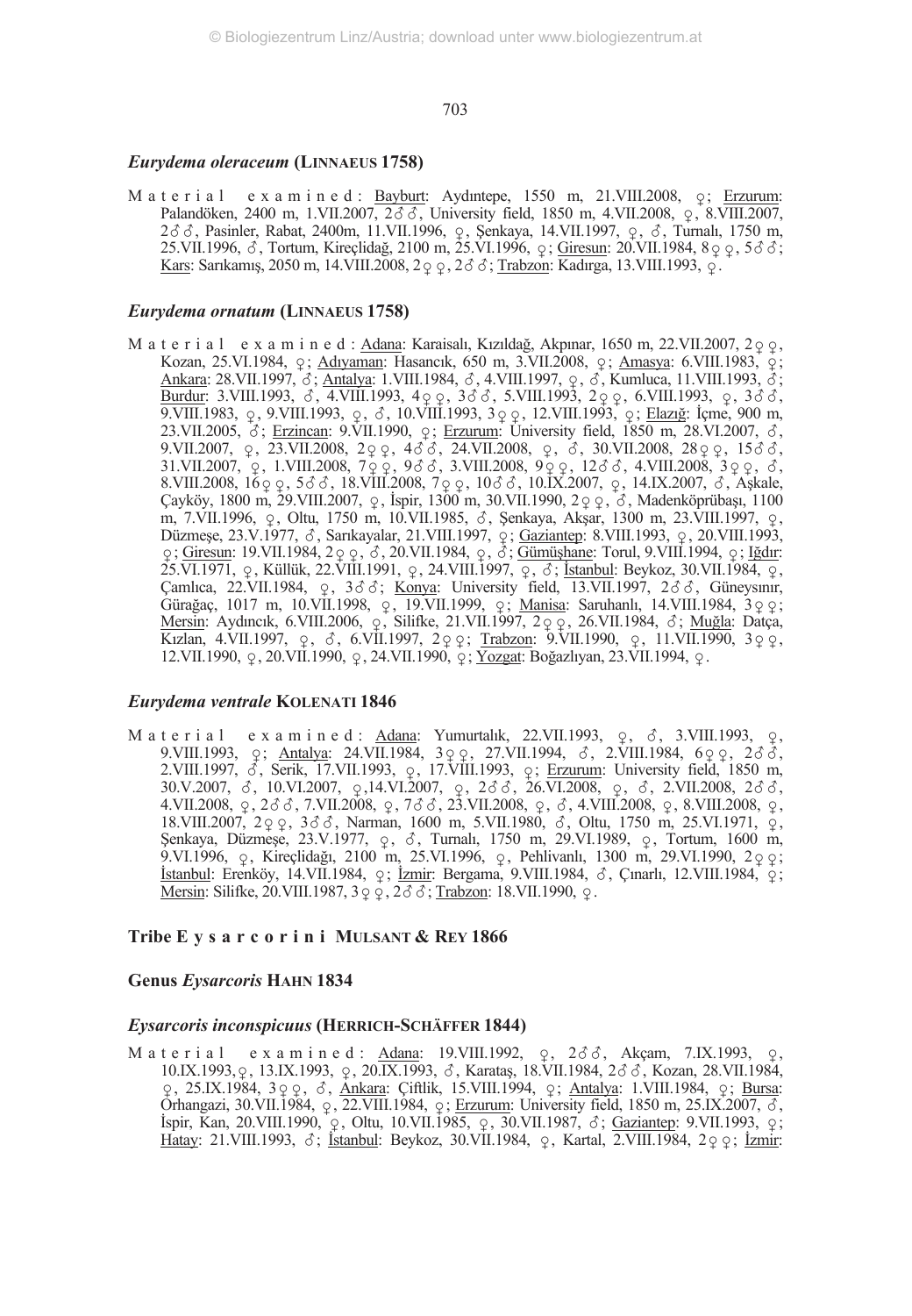$\text{C}$ marlı, 12.VIII.1984, 2 o o Ordu: Gölyalı, Turnasuyu, 13.VIII.1991, o Unye, 18.VIII.1991,  $\delta$ ;  $\delta$ ;  $\underline{\text{Osmaniye}}$ : 22.VIII.1984, 2 º º,  $\delta$ ; <u>Rize</u>: 20.VIII.1990, °, Camlıhemşin, 30.VII.2000, 500-1200 m,  $\delta$ ; <u>Samsun</u>: 7.VI.1973,  $\varphi$ ; <u>Trabzon</u>: Kadırga, 13.VIII.1993,  $\delta$ , Vakfıkebir, Yıldız, 16.VII.1993,  $\varphi$ ,  $\delta$ , 17.VII.1993, 2 $\delta$   $\delta$ .

#### **Genus** *Stagonomus* **GORSKI 1852**

#### *Stagonomus bipunctatus* **(LINNAEUS 1758)**

M a t e r i a l e x a m i n e d : Antalya: 1.VIII.1984,  $\varphi$ ; Konya: Güneysınır, Gürağaç, 1017 m, 19.VII.1999, ç, *δ*; <u>Trabzon</u>: Vakfikebir, Yıldız, 17.VII.1993, ç.

## *Stagonomus pusillus* **(HERRICH- SCHÄFFER 1830)**

M a t e r i a l e x a m i n e d :  $\Delta$ ntalya: 1.VIII.1984,  $\varphi$ .

## **Tribe Halyini STÁL 1872**

#### **Genus** *Apodiphus* **SPINOLA 1837**

## *Apodiphus amygdali* **(GERMAR 1817)**

Material examined: <u>Adana</u>: 28.VII.1995, 8, 19.VIII.1993, 5 $\varphi$ , Kozan, 28.VII.1984,  $\varphi$ , Yumurtalık, 30.VII.1993,  $\varphi$ ; <u>Adıyaman</u>: 12.VII.1990,  $\varphi$ ; Antalya: 24.VII.1984,  $\delta$ , 11.VIII.1997, *Š*, Gazipaşa, 13.VII.1996, <sub>Q</sub>, Manavgat, 7.VII.1996, <sub>Q</sub>, 10.VII.1996, <sub>Q</sub>, 30.VII.1996, Q, 5.VIII.1996, 2 Q Q, 2 o d, Serik, 16.VIII.1996, Q, Turunçova, 1.VIII.1995, Q,  $4. VIII. 1995, \varphi$ ; <u>Artvin</u>: 5.VII.1996,  $\varphi$ , 2 $\delta$   $\delta$ , Yusufeli, 4.VI.1991, 2 $\varphi$ , 15.VIII.1991,  $\varphi$ , Aşbişen, 28.VI.1996,  $\varphi$ , Demirkent, 6.VI.1991,  $\varphi$ , 8.VII.1992,  $\varphi$ , İşhan, 5.VIII.1991,  $\varphi$ ; Aydın: Incirliova, 60 m, 22.VII.1994, δ, <u>Bingöl</u>: 16.VII.1974, 3 φ φ, <u>Burdur</u>: 19.VII.1993, 2 φ φ, δ, 24.IX.1993, &, Bucak, Çamlık, 17.VII.1996,  $\varphi$ , Yarışlı, Yeşilova, 11.VII.1996,  $\varphi$ , 12.VIII.1996,  $\varphi$ ; Diyarbakır: 13.VI.1990,  $\varphi$ , 7.VIII.1985,  $\varphi$ , 10.VIII.1983, 2 $\varphi$  $\varphi$ ; Erzincan: Çakırman, 28.VIII.1991,  $\varphi$ ; Erzurum: 1800 m, 1.VI.1983,  $\varphi$ , İspir, 1300 m, 24.VII.1991,  $\varphi$ , 16.VII.1992,  $\varphi$ , δ, Madenköprübaşı, 1100 m, 17. VII. 1992,  $\varphi$ , Oltu, Ayvalı, 20. VIII. 1992,  $\varphi$ , Olur, Taşlıköy,  $12.\text{VII}.1991, \quad Q; \quad \frac{\text{Gaziantep}}{\text{Gazantep}}$  12.VII.1993,  $Q, \quad \delta, \quad 16.\text{VII}.1993, \quad \delta, \quad 14.\text{VIII}.1993, \quad 2\delta\delta,$  $19. \text{VIII.1993}, \quad \delta_1, 20. \text{VIII.1993}, \quad 3 \circ \rho, \quad \delta_2, \quad \text{Hatay:} \quad 5. \text{VII.1993}, \quad \rho, \quad 6. \text{VII.1993}, \quad 2 \circ \rho, \quad \delta_2, \quad \delta_3, \quad \text{Hatay:} \quad 6. \text{VII.1993}, \quad \rho, \quad 6. \text{VII.1993}, \quad 2 \circ \rho, \quad \delta_3, \quad \text{Hatay:} \quad 6. \text{VII.1993}, \quad \rho, \quad 6$ 30.VII.1993, ç, İskenderun, 21.VII.1990, ç, Kırıkhan, 4.VII.1996, 2çç, 2öö; <u>Iğdır</u>: Melekli, 18.VII.1997,  $\varphi$ ; Isparta: Senirkent, 17.VII.1996,  $\varphi$ ; Konya: 8.VIII.1985,  $\varphi$ ; Malatya: 3.VII.1993,  $\delta$ , 4.VII.1993,  $\varphi$ , 12.VII.1993,  $\delta$ , 13.VII.1993,  $\varphi$ , 14.VII.1993,  $\varphi$ ,  $\delta$ , 17.VII.1993,  $\varphi$ , 2.VIII.1993, ♀, 4.VIII.1993, ♂, 22.VIII.1993, ♂, 23.VIII.1993, ♂, 24.VIII.1993, ♂, 25.VIII.1993,  $\circ$ , 26.VIII.1993,  $\circ$ , 3.IX.1996,  $\circ$ , 10.IX.1996,  $\circ$ , Akçadağ, 28.VI.1996,  $\circ$ , 10.VIII.1996,  $\circ$ , Battalgazi, 15.VI.1996,  $\delta$ , 5.VII.1996,  $\delta$ ; *Mardin: Harput, Şimal Mezra, 20.VIII.1973,*  $\delta$ *; Muğla:*  $13. VIII. 1983, 9, 15. VIII. 1983, 2 \delta \delta, 20. VIII. 1984, 9, 26. VIII. 1983, 2 \delta \delta; Mus: 18. VIII. 1996,$  $\circ$ ; Osmaniye: 18.VII.1993, 2,  $\circ$ , 10.VIII.1993,  $\circ$ , 15.VIII.1993, 4,  $\circ$ , Rize: Findikli, 22. VIII. 1992,  $\varphi$ .

## **Genus** *Mustha* **AMYOT & SERVILLE 1843**

#### *Mustha spinosula* **(LEFEBVRE 1831)**

M a t e r i a l e x a m i n e d : <u>Adana</u>: 22.VIII.1992, <del>8; <u>Amasya</u>: 19.VIII.1992, <sub>9</sub>; <u>Antalya</u>: 19.VIII.1992, <sub>1</sub></del> Manavgat, 1.VII.1996, *δ*, 30.VIII.1996, *ç*; <u>Artvin</u>: 4.VII.1996, *ç*, Yusufeli, 1.VII.1996, *ç*,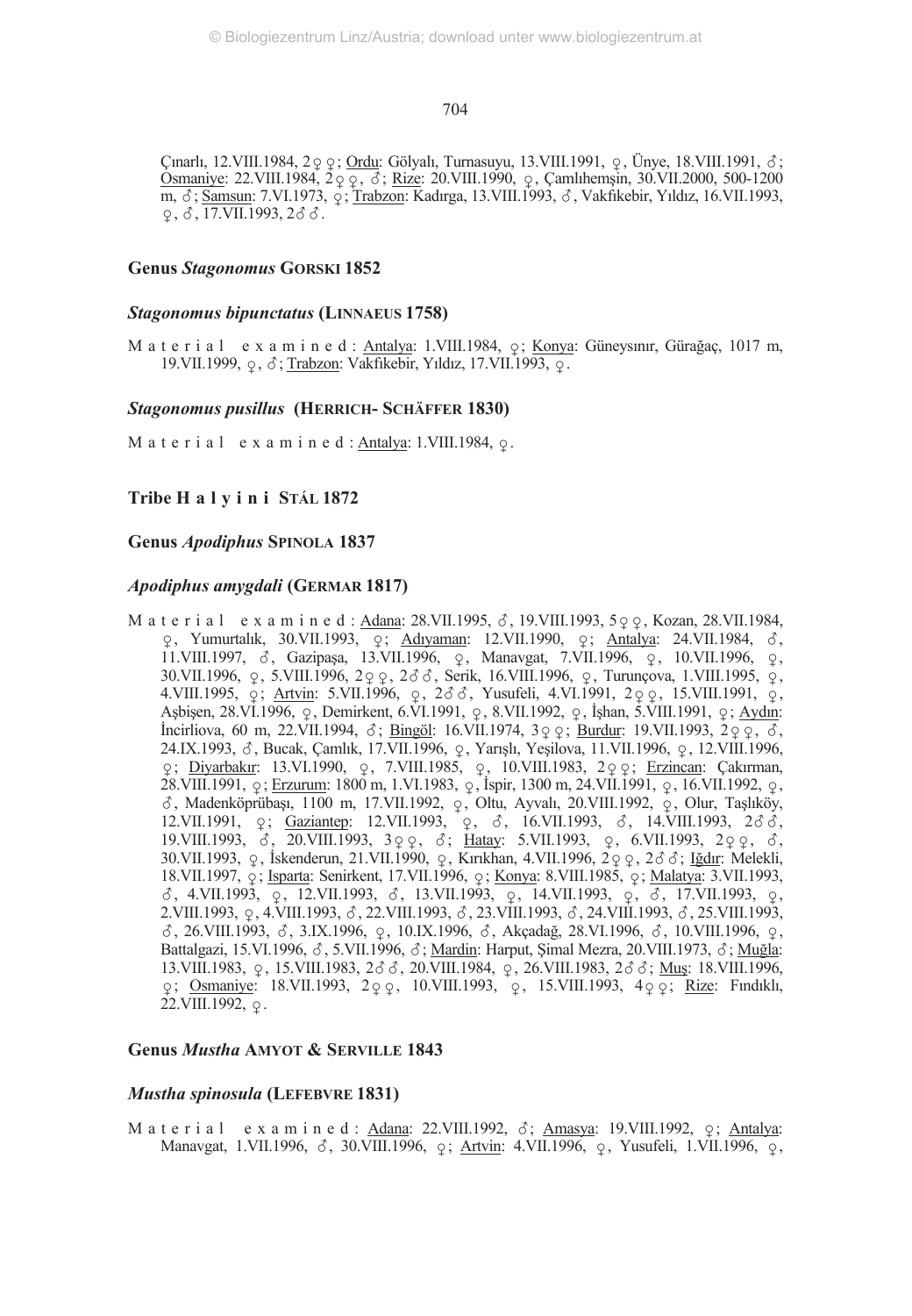Demirkent, 450 m, 6.VII.1994, ç; <u>Aydın</u>: 20.VII.1996, δ; <u>Balıkesir</u>: Bigadiç, 7.VI.1992, ç, 1.VII.1992,  $\delta$ ; <u>Bingöl</u>: 16.VI.1974,  $\delta$ ; <u>Burdur</u>: 6.VII.1993,  $\varphi$ ; Gaziantep: 9.VII.1993,  $\varphi$ ; Isparta: Eğirdir, Ağıl, 22.VII.1991,  $\delta$ ; <u>İzmir</u>: Bornova: 1.VIII.1995,  $\varphi$ , Menemen, 7.VIII.1995,  $\delta$ ; <u>Konya</u>: Güneysınır, Gürağaç, 1017 m, 11.VI.1999,  $\delta$ , 18.VI.1999, 3  $\varphi$ ,  $\delta$ , 22.VI.1999,  $\varphi$ ,  $\delta$ ; Mersin: Tarsus, 9.VII.1992,  $2\sigma\sigma$ , 12.VII.1992,  $\sigma$ , 18.VII.1992,  $\sigma$ ; <u>Osmaniye</u>: 18.VII.1993,  $\sigma$ ,  $10.\text{VIII}.1993, 299, 17.\text{VIII}.1993, \delta$ ; <u>Rize</u>: Findikli, 24.VIII.1992, 9, 25.VIII.1992, 9, 26.VIII.1992, *δ* ; <u>Şanlıurfa</u>: Halfeti, 20.VI.1991, ♀, 29.VI.1991, ♀.

## **Tribe P e n t a t o m i n i LEACH 1815**

## **Genus** *Acrosternum* **FIEBER 1861**

#### *Acrosternum heegeri* **FIEBER 1861**

Material examined: <u>Antalya</u>: Manavgat, 1.VII.1996, 8; <u>Ardahan</u>: Posof, 30.V.1973, 9; Artvin: 18.VIII.1990, ç; <u>Erzurum</u>: Şenkaya, Turnalı, 1750 m, 25.VII.1996, ç, *δ*; <u>İstanbul</u>: Erenköy, 17.VII.1984, *δ*, 24.VII.1984, 2 o o ; <u>İzmir</u>: Kemaliye, 20.VIII.1979, o ; <u>Muğla</u>: Datça, Kızlan, 1.VII.1997, ç; <u>Trabzon</u>: 30.VII.1990, ç, 10.VII.1993, *ð*, 30.VI.1996, ç, Araklı, 8.IX.1995, 2  $\varphi$ ,  $\delta$ , Kadırga, 13.VIII.1993,  $\delta$ , Yeşilova, 20.VIII.1991,  $\varphi$ , 2 $\delta$  $\delta$ .

## **Genus** *Nezara* **AMYOT & SERVILLE 1843**

## *Nezara viridula* **(LINNAEUS 1758)**

 $M$  a t e r i a l e x a m i n e d :  $\frac{Adam}{Mean}$ : Cevdediye, 4.IV.1969,  $\varphi$ , Kozan, 29.VI.1983,  $\delta$ ,  $29. V. 1985, 69. Q, 20.05, 28. VII. 1984, 29. Q, 3. VIII. 1995, 9. Savruk, 1. VII. 1996, 9. Z. 20. Q. 20. Q. 20. Q. 20. Q. 20. Q. 20. Q. 20. Q. 20. Q. 20. Q. 20. Q. 20. Q. 20. Q. 20. Q. 20. Q. 20. Q. 20. Q. 20. Q. 20. Q. 20. Q. 20. Q. 20. Q. 20. Q. 20. Q. 20.$ 2.VII.1996,  $\varphi$ , 10.VII.1996,  $\varphi$ , Yumurtalık, 5.IV.1992,  $\varphi$ , 3.VII.1993,  $\varphi$ ,  $\delta$ , 21.VII.1993,  $\varphi$ , 22.VII.1993, Q, δ, 9.VIII.1993, Q, 11.VIII.1993, Q; Adıyaman: Hasancık, 650 m, 3.VII.2008, Q, δ, Besni, 29. VIII. 1993, δ; <u>Antalya</u>: 24. VII. 1984, 2 Ω Ω, 3δδ, 14. VIII. 1984, δ, Gazipaşa,  $3. VIII. 1996, \varphi, 11. VIII. 1996, \varphi, Kumluca, 10. VII. 1993, 2\varphi, Manavgat, 1. VII. 1996, \varphi,$ 10.VIII.1996,  $\varphi$ , Serik, 18.VII:1996,  $\varphi$ , 7.VIII.1993, 2 $\varphi$ , 8.VIII.1993,  $\varphi$ , 11.VIII.1993,  $\varphi$ , 18. VIII. 1993, φ, 20. VIII. 1993, 2φ φ, Turunçova, 7. VII. 1995, φ, 11. VII. 1995, φ, 16. VII. 1995, φ; Aydın: Susan, 22.VIII.1984, <sub>9</sub>, Yenihisar, 3.VIII.1996, <sub>9</sub>; Bayburt: Kop Mountain, Şehitler Çeşmesi, 2400 m, 21.VIII.2008, 2 o o ; Cankırı: Eskipazar, 11.IX.1984, o ; Erzurum: University field, 1850 m, 16.VI.2007, -, 29.VI.2007, 2, -, 3.VIII.2008, , İspir, Kan, 20.VIII.1990,  $2 \varphi$ , Narman, 1600 m, 5.VII.1980,  $\varphi$ , Pasinler, 1600 m, 29.VI.1987,  $\varphi$ , Şenkaya, Turnalı, 1750 m, 3.VI.1989,  $\varphi$ ,  $\delta$ , 29.VI.1989,  $\varphi$ , Tortum, Kirazlı, 6.VI.1980,  $\varphi$ , Kireçlidağı, 2100 m, 25.VI.1996, ç; Gaziantep: 15.VII.1993, &; Hatay: 21.VII.1990, 3 c c as Iskenderun, Demen, 14.VII.1990, 7δδ, φ, 14.IX.1990, φ, Isparta: 4.VII.1990, 3φφ, Atabey, 10.VIII.1990, φ, Serinkent, 18.VII.1996, ç; <u>İstanbul</u>: Çamlıca, 18.VIII.1984, ç; <u>Kars</u>: Sarıkamış, 2050 m, 14.VIII.2008, ç, <u>Malatya</u>: Battalgazi, 12.VIII.1996, *δ*; <u>Manisa</u>: Saruhanlı, 14.VIII.1984, *δ*; Mersin: Gülnar, 4.VII.1990,  $\varphi$ , Tarsus, 22.VII.1984, 4 $\varphi$  , Muğla: 26.VIII.1983,  $\varphi$ , Datça, Kızlan, 3.VII.1997, <sub>9</sub>, 4.VII.1997, 6<sub>9 9</sub>, 5.VII.1997, *δ*, Yatağan, 28.VIII.1986, *δ*; <u>Rize</u>: Ambarlık, 15.VIII.1990, ç; <u>Samsun</u>: Çarşamba, 27.VIII.1995, *δ*; <u>Trabzon</u>: 10.VIII.1993, *δ*.

## **Genus** *Piezodorus* **FIEBER 1860**

#### *Piezodorus lituratus* **(FABRICIUS 1794)**

M a t e r i a l e x a m i n e d : <u>Adana</u>: Sarıgazi, 10.VIII.1969, 3; <u>Adıyaman</u>: Besni, 29.VIII.1993, 3; Artvin: Hopa, 2.IX.1994, 3, Yusufeli, Morkaya, 6.VI.1991, 3; Burdur: 6.VII.1993, 3; Kars: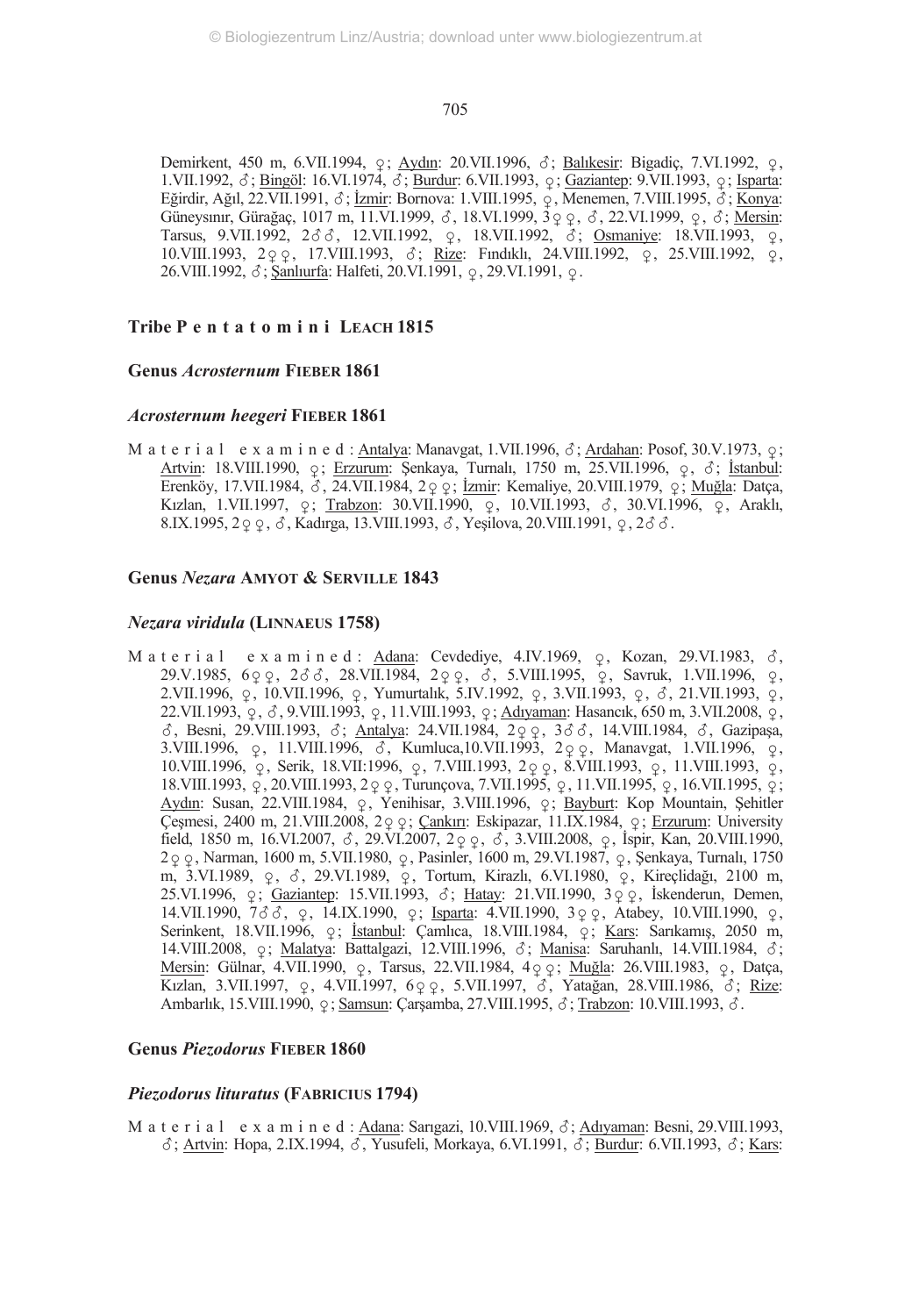Kağızman, 9.VII.1980, 2, 24.VII.1984, , 23.VIII.1991, -, Sarıkamış, 2050 m, 14.VIII.2008,  $\frac{1}{2}$ ; <u>Mersin</u>: Gülnar, 20.VII.1990, 2  $\frac{1}{2}$ ; <u>Samsun</u>: 20.V.1967,  $\delta$ ; <u>Sanlıurfa</u>: Ceylanpınar, 400 m, 4.VII.1996, *δ*; <u>Trabzon</u>: 10.VII.1990, *δ*.

## **Genus** *Rhaphigaster* **LAPORTE DE CASTELNAU 1862**

#### *Rhaphigaster nebulosa* **(PODA 1761)**

M a t e r i a l e x a m i n e d :  $\frac{\text{Adam}}{\text{Adam}}$ : 19.VIII.1992,  $\delta$ ;  $\frac{\text{Ankara}}{\text{N}}$ : Kızılören, 14.VII.1996,  $\varphi$ ; Antalya: Turunçova, 4.VIII.1995,  $\sigma$ , 7.VIII.1995,  $\varphi$ ; Artvin: Yusufeli, 15.VIII.1991,  $\varphi$ ; Aydın: Yenihisar, 2.VIII.1996,  $\delta$ ; <u>Bingöl</u>: 11.VI.1974,  $\varphi$ ; 16.VI.1974,  $\varphi$ ; <u>Erzincan</u>: Üzümlü, 29.V.1991,  $\frac{1}{2}$ ; Gümüşhane: 17.VI.1979,  $\frac{1}{2}$ ; <u>Hakkâri</u>: Uludere, 9.IX.1974,  $\delta$ , Şemdinli, 9.IX.1974,  $\delta$ ; <u>Iğdır</u>: 9.VI.1974, ç, 16.VII.1997, ç, 21.IX.1977, ç, <u>İstanbul</u>: Çamlıca, 25.VIII.1984, *δ*, Erenköy,  $19. \text{VII}.1984, \, \delta$ ; <u>Kütahya</u>: Simav,  $3. \text{X}.1985, \, \rho$ ; <u>Malatya</u>: 6.VII.1993,  $2 \delta \delta$ , 7.VII.1993,  $\delta$ ,  $\delta$ 26.VII.1993, δ, 5.IX.1996, δ; <u>Muğla</u>: 22.VIII.1993, ç, δ, Datça, Kızlan, 3.VII.1997, δ,<br>14.W.J.2007, S. 14.VII.1997,  $\varphi$ ; Trabzon: Maçka, 27.VII.1996, 3.

#### **Subfamily Podopinae AMYOT & SERVILLE 1843**

#### **Genus** *Graphosoma* **LAPORTE De CASTELNAE 1832**

#### *Graphosoma italicum* **(MÜLLER 1766)**

Material examined: <u>Adıyaman</u>: Besni, 22.VIII.1993, <sub>9</sub>, *3*, 29.VIII.1993, <sub>9</sub>, Kahta, Nemrut, 1650 m, 2.VII.2008,  $\delta$ ; Ankara: 21.VII.1995, 2, 2, 2, Kalecik, 13.VIII.1990, ..., Antalya:  $11. VIII. 1997, \varphi$ , Aspendos, 26.VIII.1993,  $\vec{\sigma}$ , Kumluca, 2.VII.1993, 2 $\varphi$ , Manavgat, 2.VII.1996,  $\varphi$ , 7.VII.1996,  $\varphi$ ,10.VII.1996,  $\varphi$ , 2.VIII.1997,  $\vec{\sigma}$ , 15.VIII.1996,  $\vec{\sigma}$ , 15.VIII.1997,  $\vec{\sigma}$ , Serik,  $11. \text{VII}.1996, \varphi, 26. \text{VII}.1996, \varphi, 23. \text{VIII}.1996, \mathcal{S}, \text{Turnnçova}, 16. \text{VII}.1995, \varphi, 1. \text{VIII}.1995, \varphi, 1. \text{VIII}.1995, \varphi, 1. \text{VIII}.1995, \varphi, 1. \text{VIII}.1995, \varphi, 1. \text{VIII}.1995, \varphi, 1. \text{VIII}.1995, \varphi, 1. \text{VIII}.1995, \varphi, 1. \text{VIII}.$  $9. \text{VIII.1995}, \quad Q; \text{Burdur: } 6. \text{VII.1993}, \quad Q, \text{ } 6. \text{VII.1993}, \quad 9Q, Q, \text{ } 7\delta\delta, \text{ } 6. \text{VIII.1993}, \quad 2\delta\delta, \text{ } 8. \text{u}$  $\text{Camlık}, \, 4. \text{VII}.1996, \, 9, \, 3, \, 6. \text{VII}.1996, \, 29, \, 2, \, 7. \text{VII}.1996, \, 23, \, 3, \, 8. \text{VII}.1996, \, 3, \, 9. \text{VII}.1996, \, 9, \, 9. \text{VII}.1996, \, 9. \text{VII}.1996, \, 9. \text{VII}.1996, \, 9. \text{VII}.1996, \, 9. \text{VII}.1996, \, 9. \text{VII}.1$  $11. \text{VII}.1996, \varphi, \vec{\sigma}, 13. \text{VII}.1996, \varphi, \vec{\sigma}, 14. \text{VII}.1996, \vec{\sigma}, 15. \text{VII}.1996, \varphi, 19. \text{VII}.1996, \varphi, \vec{\sigma}, 15. \text{VII}.1996, \vec{\sigma}, 19. \text{VII}.1996, \vec{\sigma}, 19. \text{VII}.1996, \vec{\sigma}, 19. \text{VII}.1996, \vec{\sigma}, 19. \text{VII}.1996, \vec{\sigma}, 19. \text{VII}.$  $20.\text{VII}.1996, \, \varphi, 23.\text{VII}.1990, \, \varphi, \, \underline{\text{Bursa}}}$ . 3.VII.1996,  $\varphi, \, \vec{\phi}, \, \underline{\text{Erzincan}}$ . Kemaliye, 30.V.1991,  $\vec{\phi}, \, \hat{\phi}$ .  $20. \text{VIII.}1979, 1699, 633; \text{Ezzurum: University field, 1850 m, 10. \text{VIII.}2007, 3, \text{Oltu, Sitikans,}$  $1500$  m,  $25$  VI.1996,  $\circ$ , Tortum, Pehlivanlı,  $1300$  m,  $12$  VII.1992,  $\circ$ ; Gaziantep:  $30$  VIII.1993,  $\circ$ ;  $\frac{1}{12}$  Senirkent, 5.VII.1996,  $\varphi$ ,  $\delta$ , 7.VII.1996,  $\delta$ , 8.VII.1996,  $\delta$ , 9.VII.1996, 2.  $12.\text{VII}.1996, 3\varphi\varphi$ ; <u>İstanbul</u>: Tuzla, 20.IX.1994, 2 $\varphi\varphi$ , 3 $\sigma$   $\sigma$ ; <u>Kars</u>: Sarıkamış, 2050 m,  $14.\text{VIII}.2008, \varphi$ ;  $\underline{\text{Konya: 9.}VII}.1995, \varphi$ , Beyşehir, Gökçimen, 21.VIII.1997,  $\delta$ , Güneysınır, Gürağaç, 1017 m, 10.VII.1998, ç; Muğla: 10.VIII.1983, ç, 16.VIII.1983, ç; Sinop: 20.VII.1977, 2φφ, 2δδ, <u>Yalova</u>: 14.VIII.1996, φ.

#### *Graphosoma melanoxanthum* **HORVATH 1903**

M a t e r i a l e x a m i n e d : Erzurum: Dutçu, Komyolu, 2200 m, 18.VII.2007,  $\varphi$ , Oltu, Sütkans, 1500 m, 25.VI.1996, 3.

#### *Graphosoma semipunctatum* **(FABRICIUS 1775)**

Material examined: <u>Adıyaman</u>: Besni, 22.VIII.1993, 400, 23 8, 29.VIII.1993, 0; <u>Antalya</u>: 7.IX.1995, *3*; <u>Bursa</u>: 1.VII.1996, *ç*; Elazığ: İçme, 900 m, 23.VII.2005, *ç*; Erzurum: Şenyurt, 2000 m, 27.VI.1996, δ, İspir, Madenköprü, 1100 m, 7.VII.1996, δ, Oltu, 1750 m, 17.VI.1996, Q., Şenkaya, Akşar, 1300 m, 23.VIII.1997, 8 q. q., 2 o. 28.VIII.1997, Q., o., Tortum, Kaledibi, 1500 m, 5.VII.1992,  $\varphi$ ,  $\delta$ , Kireçlidağ, 2100 m, 25.VI.1996,  $\varphi$ , 2 $\delta$   $\delta$ , Pehlivanlı, 1300 m, 12.VII.1992,  $\varphi$ ,  $\delta$ ; <u>Kars</u>: Sarıkamış, Akkurt, 1650 m, 25.VIII.1997, 2 $\varphi$   $\varphi$ .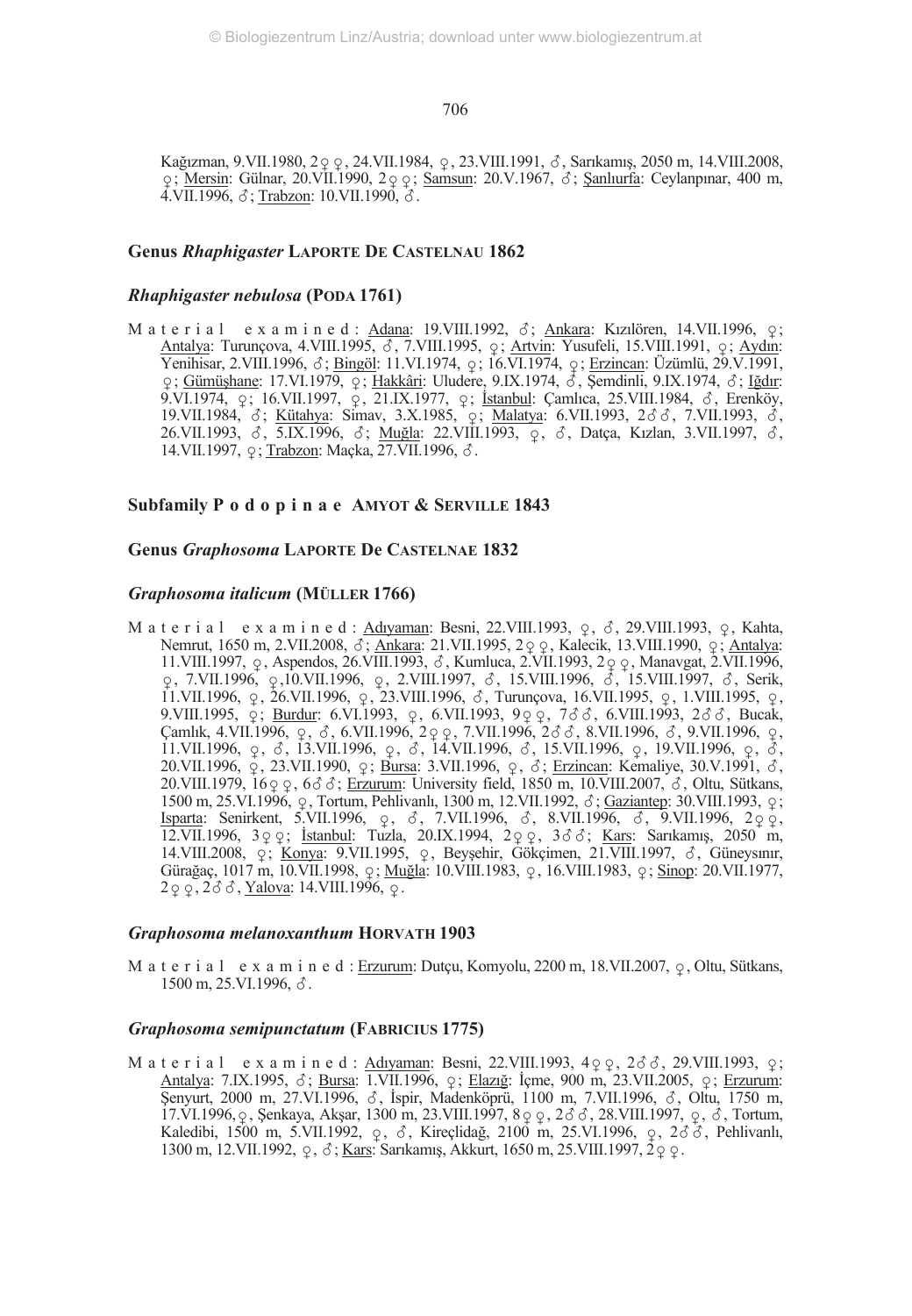#### **Zusammenfassung**

Vorliegende Studie behandelt Pentatomiden-Material, das im Zeitraum 1963 bis 2008 an verschiedenen Orten der Türkei gesammelt wurde. 35 Arten aus 21 Gattungen und drei Unterfamilien (Asopinae, Podopinae und Pentatominae) konnten nachgewiesen werden.

## **References**

- AHMAD I. & F. ÖNDER (1990): A revision of the genus *Picromerus* AMYOT and SERVILLE (Heteroptera: Pentatomidae: Pentatominae: Asopini) from western Palaearctic with description of the new species from Turkey. — Türkiye Entomoloji Dergisi **14** (2): 75-84.
- AKTAÇ N. & M. FENT (1999): Edirne yöresi Pentatomidae (Heteroptera) faunası üzerine taksonomik ve faunistik araştırmalar. — Tr. J. of Zoology **23** (Ek Sayı 2): 377-395.
- AWAD T. & E. PEHLIVAN (2001): Systematic and faunistic study of the species of the tribe Carpocorini (Heteroptera: Pentatomidae: Pentatominae) in Turkey part I: *Holcogaster* FB., STARIA D. and *Cnephosa* JAK. — Türkiye Entomoloji Dergisi **25** (3): 163-174.
- BEYAZ G. & S. TEZCAN (2002): Kültür kekiği (*Origanum* spp.) (Lamiaceae)'ndeki Heteroptera takımına bağlı böcek faunasının belirlenmesi üzerinde çalışmalar. — Türkiye Entomoloji Dergisi  $26$  (1): 3-10.
- BOLU H., ÖZGEN I. & M. FENT (2006): Diyarbakır, Elazığ ve Mardin illeri badem ağaçlarında bulunan Pentatomidae (Heteroptera) türleri. — Yüzüncü Yıl Üniv. Zir. Fak. Tarım Bilimleri Dergisi **16** (1): 25-28.
- KIYAK S., ÖZSARAÇ Ö. & A. SALUR (2004): Additional notes on the Heteroptera fauna of Nevşehir province (Turkey). — G. U. Journal of Science **17** (1): 21-29.
- KMENT P. & Z. JINDRA (2005): New and interesting records of true bugs (Heteroptera) from Turkey, southeastern Europe, Near and Middle East. — Acta Entomologica Musei Nationalis Pragae **45**: 3-16.
- LODOS N. & F. ÖNDER (1983): Contribution to the study on the Turkish Pentatomoidea (Heteroptera). VI. Asopinae (AMYOT & SERVILLE, 1843). — Türk. Bit. Kor. Derg. **7** (4):  $221 - 230$ .
- LODOS N., ÖNDER F., PEHLIVAN E. & R. ATALAY (1978): Ege ve Marmara Bölgesinin zararlı bölge faunasının tespiti üzerine çalışmalar. T.C. Gıda-Tarım ve Hayvancılık Bakanlığı Zirai Mücadele ve Zirai Karantina Genel Müdürlüğü,
- LODOS N., ÖNDER F., PEHLIVAN E., ATALAY R., ERKIN E., KARSAVURAN Y. & S. TEZCAN (1987): Akdeniz bölgesinin ziraatta zararlı ve faydalı böcek faunasının tespiti üzerinde araştırmalar [Curculionidae, Scarabaeidae (Coleoptera), Plataspidae, Cydnidae, Acathosomatidae, Scutelleridae, Pentatomidae, Lygaeidae, Miridae (Heteroptera)]. — Ege Üniversitesi, Ziraat Fakültesi, Bitki Koruma Bölümü, Bornova, İzmir, 75 pp.
- LODOS N., ÖNDER F., PEHLIVAN E., ATALAY R., ERKIN E., KARSAVURAN Y., TEZCAN S. & S. AKSOY (1998): Faunistik studies on Pentatomoidea (Plataspidae, Acanthosomatidae, Cydnidae, Scutelleridae, Pentatomidae ) of Western Black Sea, Central Anatolia and Mediterranean Regions of Turkey. — Department of Plant Protection Faculty of Agriculture University of Ege, Bornova, İzmir: 27-67.
- ÖNDER F., A. ÜNAL & E. ÜNAL (1981): Heteroptera fauna collected by light traps in some districts of Northwestern part of Anatolia. — Türk. Bit. Kor. Derg. **5** (3): 151.
- ÖNDER F., ÜNAL A. & E. ÜNAL (1984): Heteropteraus insects collected by light traps in Edirne. — Türk. Bit. Kor. Derg. **8**: 215-224.
- ÖZGEN İ., GÖZÜAÇIK C., KARSAVURAN Y. & M. FENT (2005a): Güneydoğu Anadolu Bölgesi buğday alanlarında bulunan Pentatomidae (Heteroptera) familyasına ait türler üzerinde araştırmalar. — Türkiye Entomoloji Dergisi **29** (1): 61-68.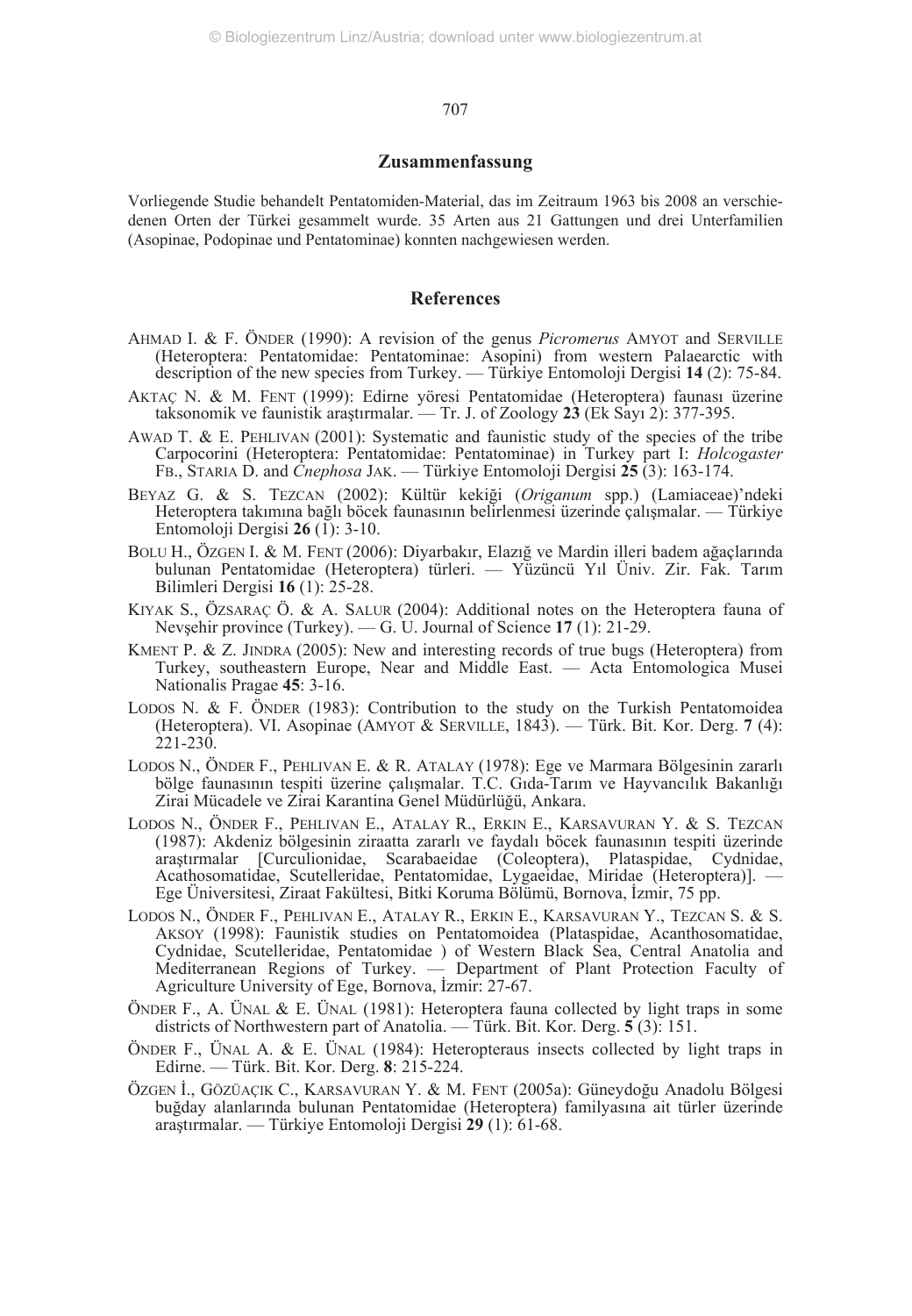- ÖZGEN İ., GÖZÜAÇIK C., KARSAVURAN Y. & M. FENT (2005b): Doğu ve Güneydoğu Anadolu bölgesinde antepfıstığı, kayısı, kiraz ve zeytin ağaçlarında bulunan Pentatomidae (Heteroptera) familyasına ait türlerin saptanması üzerinde çalışmalar. — Ege Üniv. Zir. Fak. Dergisi **42** (2): 35-43.
- RIDER D. (2002): Stink Bugs Family Pentatomidae. http://www.brisbaneinsects.com/ brisbane\_stinkbugs/Pentatomidae.htm
- TEZCAN S. & F. ÖNDER (1999): Heteropterous insects associated with cherry trees in Kemalpaşa district of Izmir, Turkey. — VIth European Congress of Entomology, 23-29 August 1998, Ceske Budejovice, Czech Republic, Book of Abstracts **2**: 650. Ege Üniversitesi Ziraat Fakültesi Dergisi **36** (1-3): 119-124.
- TEZCAN S. & F. ÖNDER (2003): İzmir ve Manisa İlleri ekolojik kiraz bahçelerinin faunası üzerinde araştırmalar: Heteroptera takımına bağlı türler üzerinde bir değerlendirme. — Anadolu **13** (1): 124-131.
- Addresses of the authors: Prof. Dr. Erol YILDIRIM Miss. Gülten GÜLEKÇI Atatürk University, Faculty of Agriculture Department of Plant Protection TR-25240, Erzurum, Turkey E-mail: eyildi@atauni.edu.tr; yildirimerol@hotmail.com Prof. Dr. Serdar TEZCAN

Ege University, Faculty of Agriculture Department of Plant Protection TR-Bornova-Izmir, Turkey E-mail: serdar.tezcan@ege.edu.tr